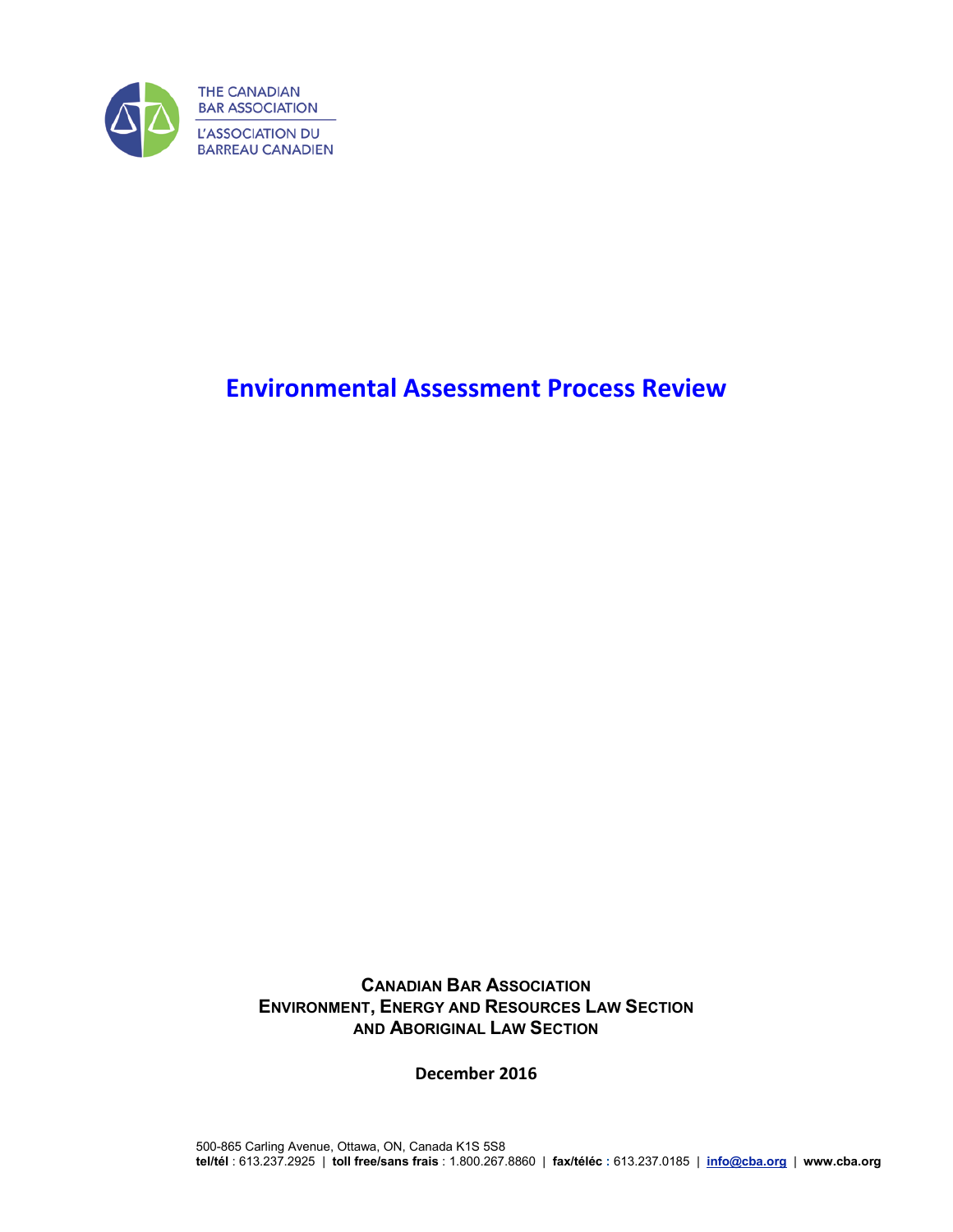### **PREFACE**

The Canadian Bar Association is a national association representing 36,000 jurists, including lawyers, notaries, law teachers and students across Canada. The Association's primary objectives include improvement in the law and in the administration of justice.

This submission was prepared by the CBA Environment, Energy and Resources Law Section and Aboriginal Law Section, with assistance from the Legislation and Law Reform Directorate at the CBA office. The submission has been reviewed by the Legislation and Law Reform Committee and approved as a public statement of the Environment, Energy and Resources Law and Aboriginal Law Sections..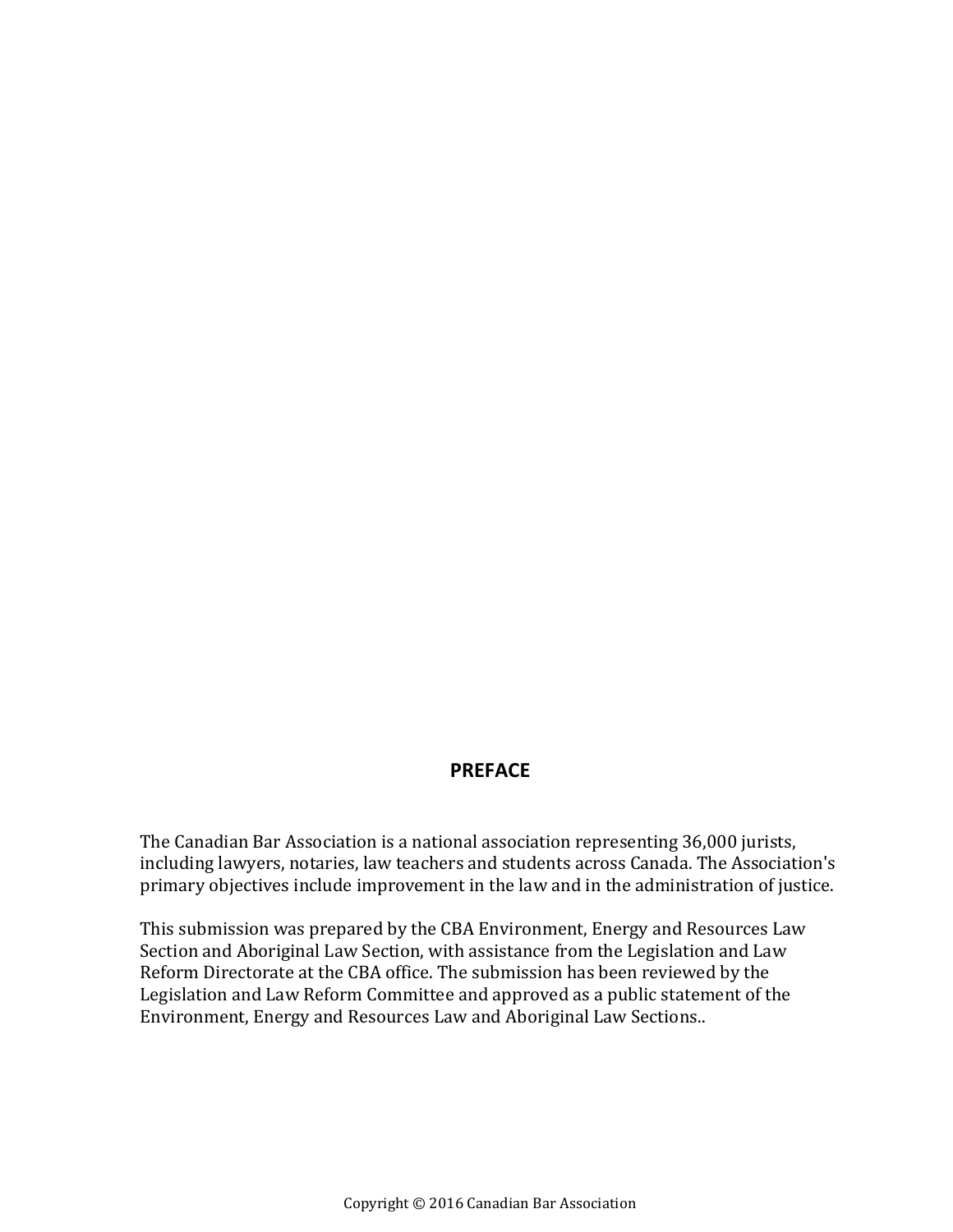# **TABLE OF CONTENTS**

# **Environmental Assessment Process Review**

| L     |                                     |                                                                                                                       |  |
|-------|-------------------------------------|-----------------------------------------------------------------------------------------------------------------------|--|
| Ш.    | <b>PURPOSES AND ROLE OF FEDERAL</b> |                                                                                                                       |  |
| III.  |                                     | <b>SCOPE OF FEDERAL ENVIRONMENTAL</b>                                                                                 |  |
|       | A.<br><b>B.</b>                     | Is the current scope of federal project EA appropriate? 3<br>Are equivalency and substitution provisions of CEAA 2012 |  |
| IV.   |                                     | <b>REGIONAL STUDIES AND STRATEGIC EA  5</b>                                                                           |  |
| V.    |                                     |                                                                                                                       |  |
|       | А.<br>В.<br>$C_{\cdot}$             |                                                                                                                       |  |
| VI.   | ROLE OF INDIGENOUS COMMUNITIES 9    |                                                                                                                       |  |
|       | A.<br><b>B.</b><br>C.               | Role and preparation of Indigenous community knowledge,                                                               |  |
| VII.  |                                     |                                                                                                                       |  |
| VIII. |                                     | SUMMARY OF RECOMMENDATIONS 16                                                                                         |  |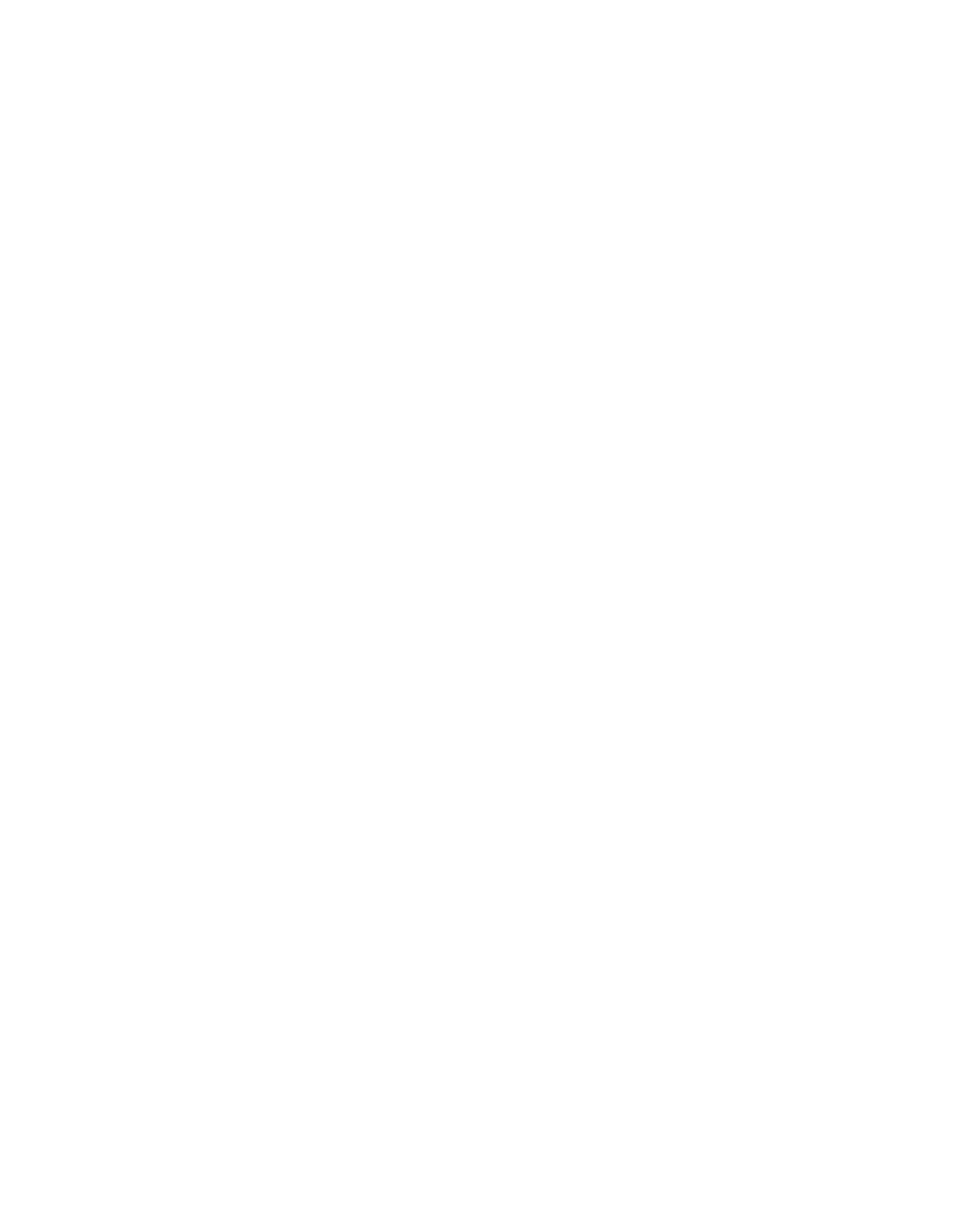# **Environmental Assessment Process Review**

### <span id="page-4-0"></span>**I. INTRODUCTION**

The Environment, Energy and Resources Law Section and Aboriginal Law Section of the Canadian Bar Association (CBA Sections) appreciate the opportunity to address the Expert Panel on ways to strengthen and improve the federal environmental assessment (EA) process.

The CBA is a national association representing approximately 36,000 jurists across Canada, including lawyers, notaries, law teachers and students, and its primary objectives include improvements in the law and the administration of justice. The CBA Sections comprise lawyers with in-depth knowledge of environmental, energy and natural resources law issues, as well as defining cases and legislation related to Aboriginal peoples, Aboriginal and treaty rights, land claims, constitutional reform, administration of justice and traditional Aboriginal law.

The CBA Sections agree that the goal is to develop an EA process that incorporates scientific evidence, protects the environment, respects the rights of Indigenous peoples and supports socio-economic growth. As a general comment, we emphasize the importance of the *Canadian Environmental Assessment Act, 2012* (CEAA 2012), as well as sufficient funding and resources in meeting this goal. We will also comment on specific issues, including the purpose and role of the federal EA process, the scope of the process, regional studies and strategic EA, public participation and the role of Indigenous communities.

# <span id="page-4-1"></span>**II. PURPOSES AND ROLE OF FEDERAL ENVIRONMENTAL ASSESSMENT**

The CBA Sections believe that, except as described below, the purposes in section 4 of CEAA 2012 are appropriate. The challenge is actually achieving them in the context of project-byproject assessments and regional environmental assessments.

In addition, several purposes need to be strengthened or amended as follows:

• Section 4(1)(d) – The purpose of an EA Act must do more than "*promote communication and cooperation with aboriginal peoples with respect to environmental assessments*". As we discuss below, the mandate and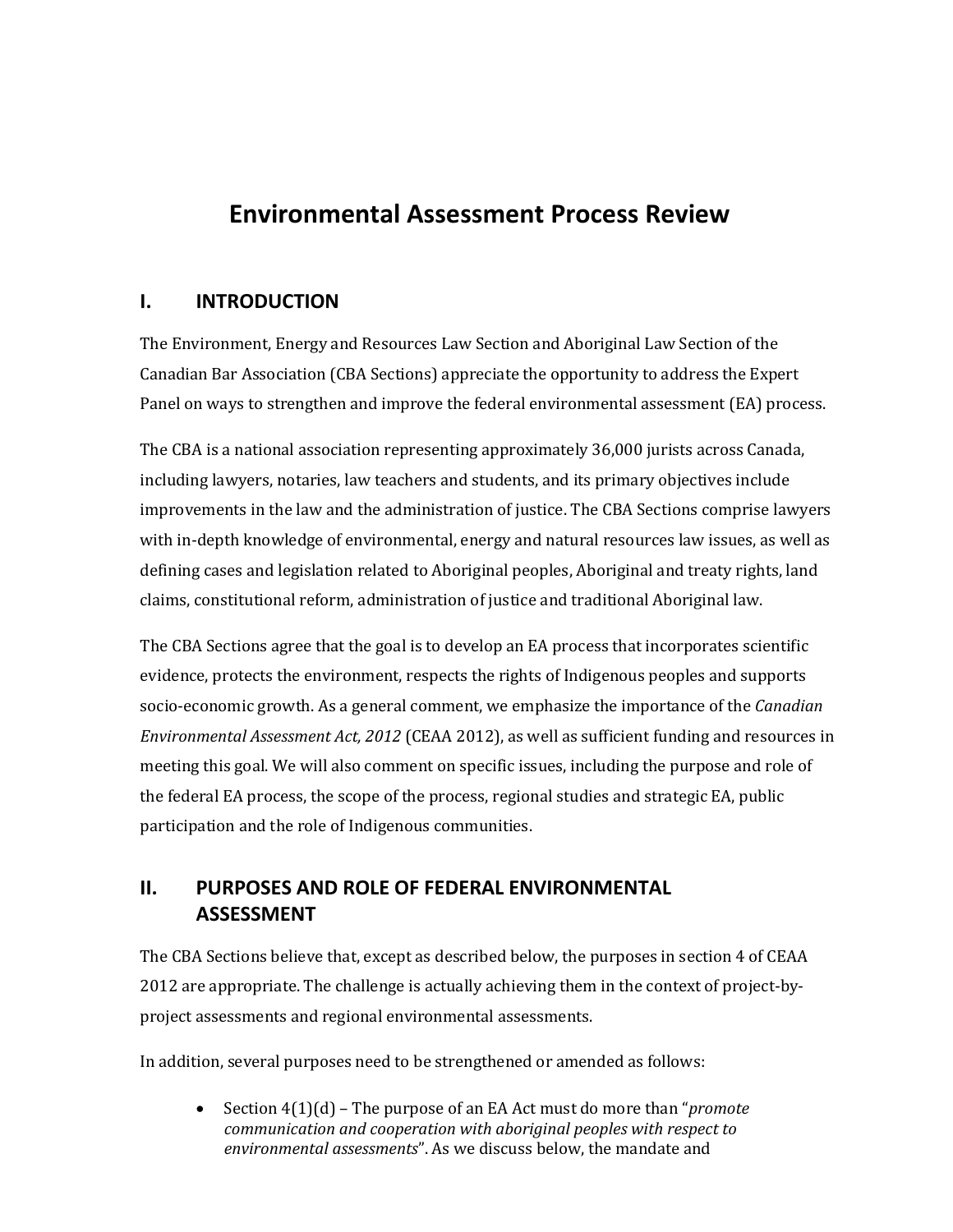purpose of CEAA 2012 would be improved by explicitly recognizing the requirements of section 35 of the *Constitution Act, 1982,* and the process of fair dealing and reconciliation between Aboriginal Peoples and the Crown.

- Section  $4(1)(h)$  In the context of decision making, the government should explain the actions taken to promote sustainable development "*to achieve or maintain a healthy environment and a healthy economy*".
- Section  $4(1)(i)$  Simply encouraging the study of cumulative effects has not worked. To have sound science and fact-based assessments of environmental effects well-funded, long term regional baseline studies must underpin them. In addition, the legislation should give interested parties and Indigenous peoples (whose rights or title are potentially affected by a proposed project) the right to ask the Minster to order a regional study assessing cumulative effects. Further, the Minister would have to respond to the request with written reasons within a statutorily set time (e.g., 60 days).

The CBA Sections concur that federal EAs under CEAA 2012 should be required for all projects with the potential for significant effects in an area of federal jurisdiction. The current "project list" approach, opposed to the former "trigger" approach, gives useful certainty for all parties on the applicability and scope of the CEAA 2012. In addition, the Canadian Environmental Assessment Agency's (CEA Agency) ability to screen projects out of CEAA 2012 or the Minister's power to require an EA for non-listed projects are sufficient to ensure that all relevant projects are captured. It would be useful for all parties to have additional guidance from the government or CEA Agency on the types of projects to which CEAA 2012 is intended to apply to so that non-listed projects can be added on a case-by-case basis and listed projects can be screened out, as appropriate.

Current EA applications and processes can be very detailed and expensive. To reduce or limit the level of detail, it is important for an EA to first identify and address significant adverse effects that could be "show stoppers" due to a [la](#page-5-0)ck of mitigation measures, the unique aspects of a project, or impacts on Indigenous peoples <sup>1</sup>. In other words, it would be more efficient for all parties if the CEA Agency first considered whether the project should proceed (with the level of information submitted at this stage limited to what is needed for that preliminary determination), and then required more detailed information at a later stage of the permitting process to determine further design and mitigation requirements. In some instances with potential adverse effects on Indigenous peoples and their communities, greater details may be

<span id="page-5-0"></span> $\mathbf{1}$ Use of the term "Indigenous people" in this submission refers to the Aboriginal peoples of Canada as defined in section 35(1) of the *Constitution Act, 1982*, including Inuit, Métis and First Nations peoples.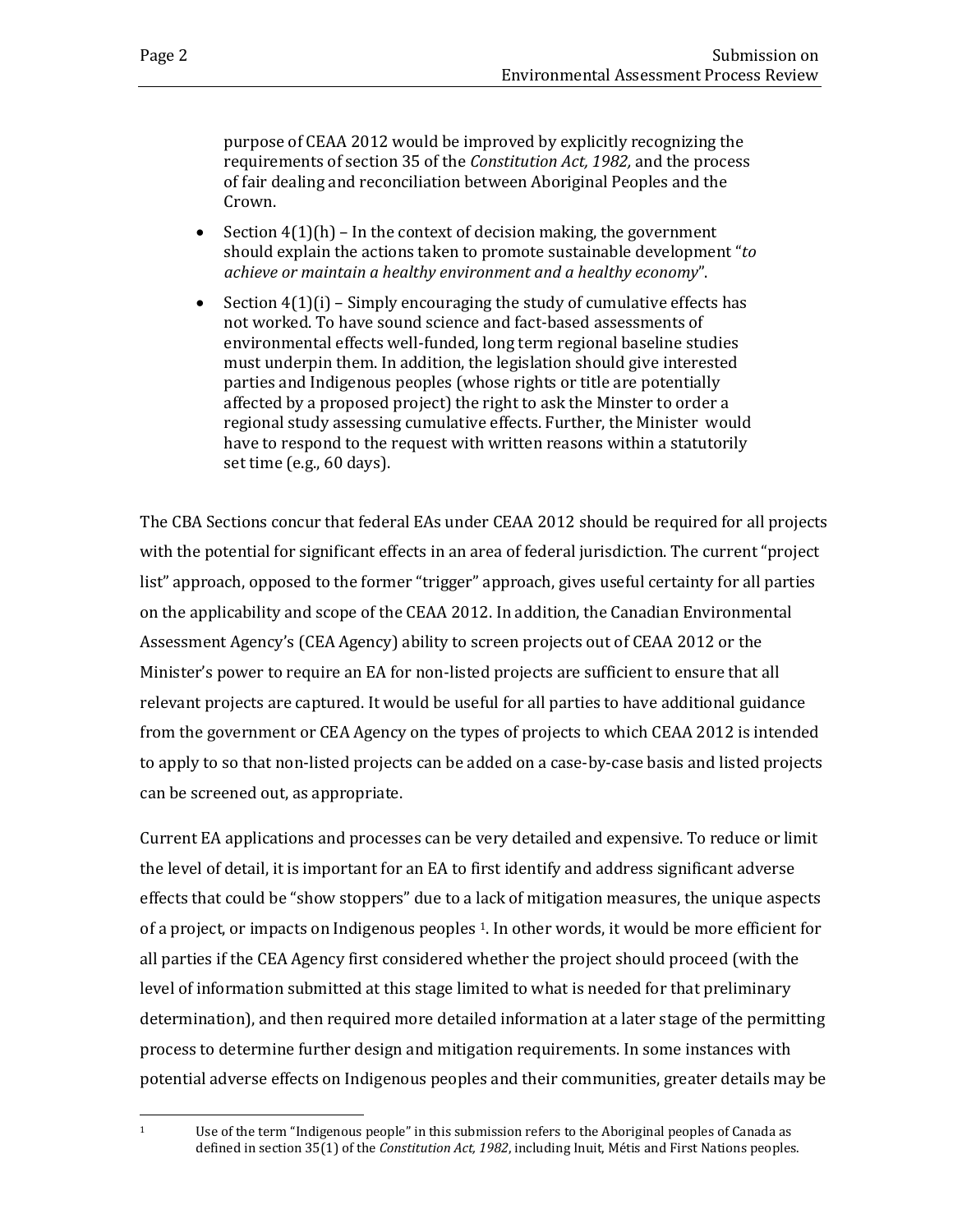required up front. Subsequent permitting processes (similar to detailed route hearings at the NEB or permits on species at risk) should focus on how the project should proceed, not whether it should proceed. Regulators at this stage should not have the ability to directly or indirectly prohibit the project from proceeding.

Finally, to achieve the purposes of CEAA 2012, it is important to have an open and transparent monitoring and follow-up process for approved projects. One option to manage this issue and reestablish public trust in the EA process would be to require the relevant regulator to report online on the proponent's compliance with conditions post-approval, to be publicly accessible.

## <span id="page-6-0"></span>**III. SCOPE OF FEDERAL ENVIRONMENTAL ASSESSMENT PROCESS**

Given that the provinces and territories also have EA regimes, the CBA Sections considered whether the current scope of federal project EAs is appropriate, and whether the substitution and equivalency provisions of CEAA 2012 are effective in reducing duplication.

## **A. Is the current scope of federal project EA appropriate?**

<span id="page-6-1"></span>The purpose of CEAA 2012 is to protect and preserve the components of the environment in the legislative authority of Parliament from significant adverse environmental effects caused by a designated project. EAs are conducted on listed or designated projects to evaluate significant adverse environmental effects likely to result from projects in federal jurisdiction as set out in CEAA 2012.

The Expert Panel notes that the core considerations for all federal project EAs are the effects of a project on fish, migratory birds, impacts of a transboundary nature, and impacts on Indigenous peoples resulting from a change in the environment. Additional factors, such as cumulative effects likely to result from the project in combination with other projects, effects of accidents and malfunctions, mitigation measures, and comments from the public must also be considered.

While the current CEAA 2012, including section 5 (environmental effects) and section 19 (factors to be considered) are reasonable and serve to limit the application of federal assessments, the CBA Sections believe that the scope of federal EAs needs to be clarified and expanded. Federal EAs should focus on projects with the potential for significant adverse effects in areas of federal jurisdiction to ensure that they are in the public interest, and should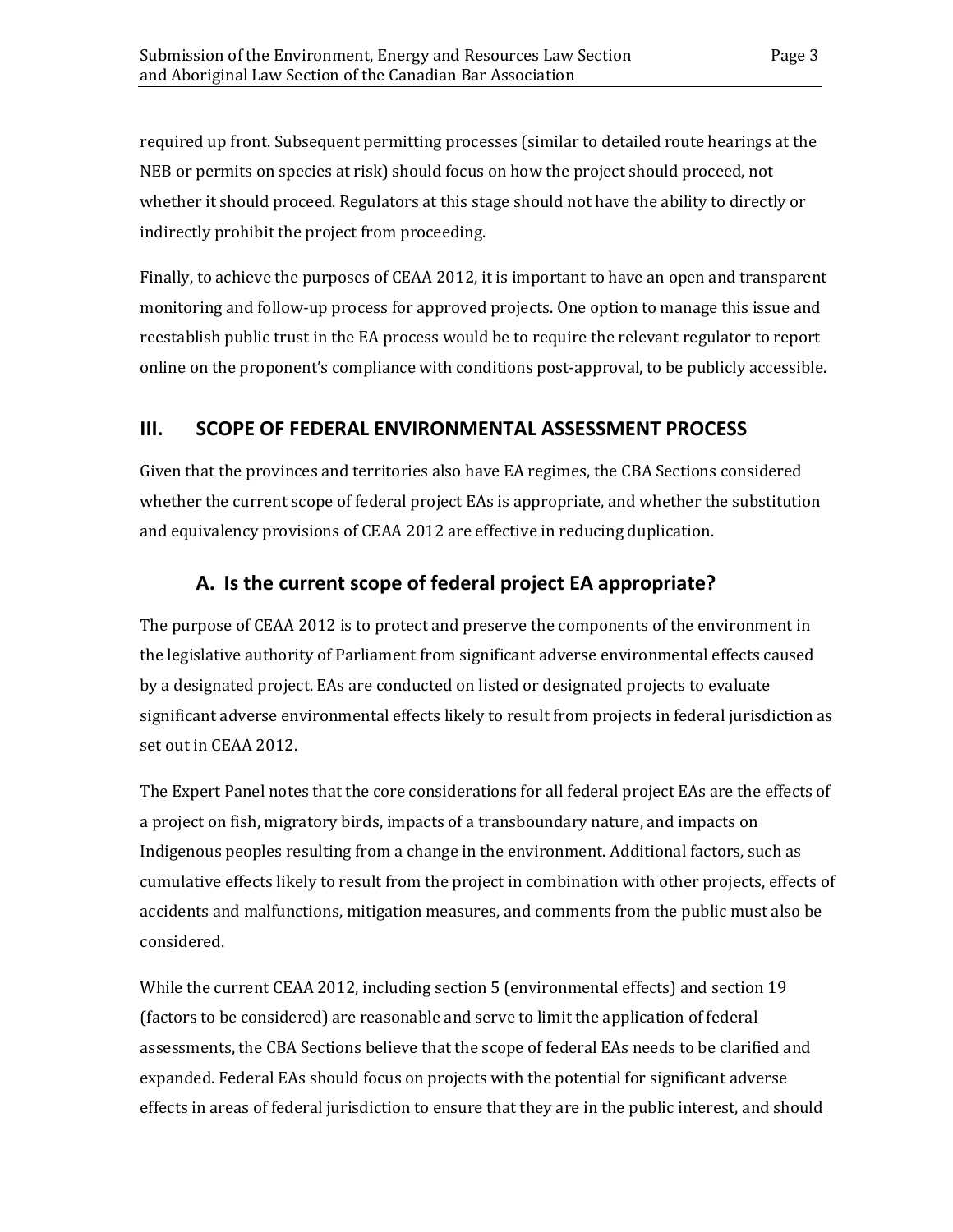take not only biophysical or environmental factors into account, but also economic, social, cultural, and health related factors.

# <span id="page-7-0"></span>**B. Are equivalency and substitution provisions of CEAA 2012 effective?**

Repetitive EAs for the same activity in the same regional environmental setting are inefficient, and the CBA Sections generally agree that projects should be subject to only one EA. To this end, greater coordination is required – both within the federal government and between federal, provincial and territorial governments – to better manage and avoid duplication of EA processes.

According to the 2014 Report of the Commissioner of the Environment and Sustainable Development, the CEA Agency has not yet developed practices or identified conditions that would qualify another jurisdiction's process as equivalent to the CEAA 2012. We understand that the CEA Agency may be of the view that it wants to gain experience with substitution arrangements before considering requests for equivalency. The CBA Sections recommend that parameters for qualifying conditions for equivalency should be identified.

The CBA Sections also believe that the current approach to substitution under CEAA 2012 is unclear. The federal government should develop guidelines setting out key elements leading to substitution agreements, which must include the views of Indigenous peoples on the proposed substitution and whether equivalent measures to ensure participation of Indigenous peoples exist in the provincial or territorial context. Further, decisions on substitution and equivalency should be made as early as possible to direct those involved in the EA process.

Where a project triggers federal involvement and there is also a provincial regulatory review process for that proposal, we recommend that the provincial process be substituted for the federal process. Clearly, an exception to this is in circumstances where the provincial process is not designed to address federal interests, such as a project with transboundary effects, a project of national interest, or where the provincial process does not meet the same standard for Indigenous participation as the federal process. In those cases, the federal government should jointly review the proposal with the province through a joint review panel.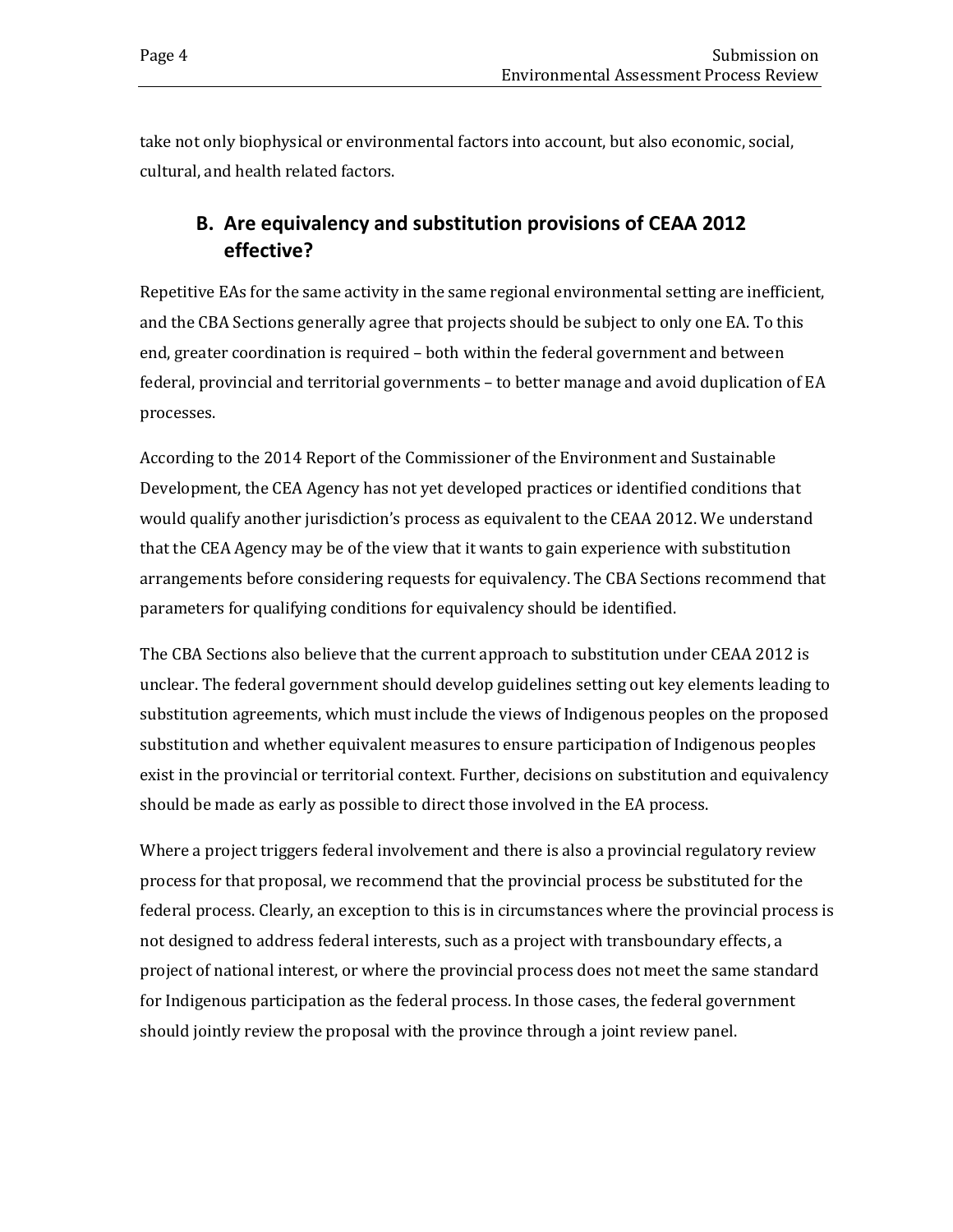# <span id="page-8-0"></span>**IV. REGIONAL STUDIES AND STRATEGIC EA**

The Expert Panel has asked under what circumstances EAs should be undertaken at the regional, strategic or project-level.

Regional studies and strategic EAs (Regional Studies) have always been authorized by the legislation, yet are rarely undertaken. There are, however, increasing calls for their use. For example, the Joint Review Panel Report on the Jackpine Mine Expansion Project noted:

The Panel recognizes that numerous issues and challenges are related to the regional environmental effects of oil sands development. It is clear that critical issues about oil sands development are increasingly not project specific, and successful management of these issues is often not the sole responsibility of an applicant or proponent. As has been the case with other recent decisions on mineable oil sands development, many of the concerns and issues related to this proposal have to do with the pace of development of the mineable oil sands and the capacity of the regional environment to absorb these developments without creating effects that result in further development not being in the public interest. The Panel believes that a more integrated and comprehensive approach is required to adequately address cumulative effects of mineable oil sands development.[2](#page-8-1)

The Expert Panel should consider how to strengthen this tool and increase or mandate its use, where appropriate.

Regional Studies in areas where development is occurring or anticipated are an important tool to address regional impacts and cumulative environmental change, including climate change. Regional Studies are more aligned with land and resource use planning models, and would clearly allow decision-makers and others to consider regional implications of a proposed project and to take a longer-term planning approach to cumulative impacts in the region.

The CBA Sections recommend that the Expert Panel develop a list of legislative triggers that require a Regional Study. Some suggested triggers include:

- the proposed project in a region or ecosystem that has a unique value (i.e., endangered species habitat);
- the region or ecosystem has already been subject to heavy development, or significant development is anticipated;
- cumulative effects expected and are of particular concern;

<span id="page-8-1"></span> $\overline{2}$ 

<sup>2</sup> See Jackpine Mine Expansion Project Joint Review Panel Report, July 9, 2013, para 32. Accessed online Nov 29, 2016 at <http://www.ceaa.gc.ca/050/documents/p59540/90875E.pdf>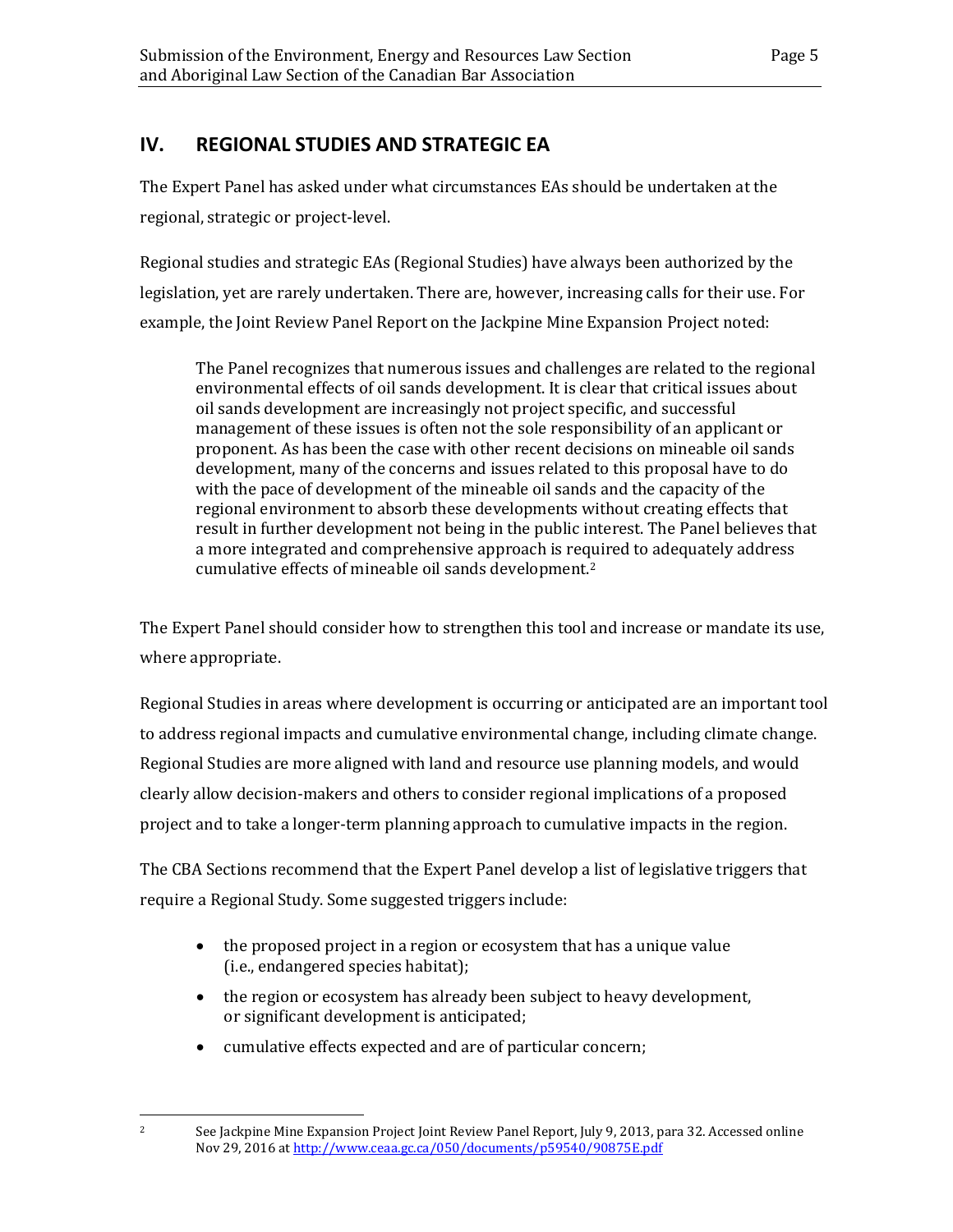• the proposed project will likely have cross-boundary impacts, including climate change impacts beyond a certain threshold.

Where possible, these studies should be conducted in advance of project-specific EA applications. However, CEAA 2012 should be clear that the status of a Regional Study cannot be used to justify delaying, deferring, suspending or denying individual project applications.

In addition, CEAA 2012 should give interested parties and Indigenous peoples whose rights or title are potentially affected by a proposed project the ability to ask the Minster to order a Regional Study – along with a requirement for the Minister to respond to the request with written reasons in a set time (e.g., 60 days).

A proposed policy or legislative change with potential regional environmental impacts can trigger the duty to consult with affected Indigenous peoples[.3](#page-9-0) Accordingly, both the decision on whether to conduct and conducting a Regional Study may require consultation, even if the study occurs in advance of an EA on a specific project. How consultation will occur in these contexts should be made clear at the outset. This approach is reinforced by the United Nations Declaration on the Rights of Indigenous Peoples (UNDRIP) which recognizes the right of Indigenous peoples "*to determine and develop priorities and strategies for the development or use of their lands or territories and other resources*."[4](#page-9-1)

Subsequent individual projects should be required to fit within a regional plan that has been developed for, or is the outcome of, a Regional Study. New projects must be required to justify any amendments to that plan. For each EA in that region, consideration also should be given to whether the regional plan needs updating with new information.

Monitoring plans must be developed to track projects' effects and whether the findings of a Regional Study need to be amended. Again, the Joint Review Panel Report for the Jackpine Mine Expansion found:

The Panel believes that regional strategic monitoring plans are required for the oil sands region. The monitoring plans are required to assess observed levels of compounds against thresholds established in management frameworks. The Panel notes that Alberta and Canada have established the Joint Canada-Alberta Implementation Plan for Oil Sands Monitoring to provide a monitoring program for

<span id="page-9-0"></span> $\overline{3}$ <sup>3</sup> See *Haida Nation v. British Columbia (Minister of Forests)*, [2004] 3 SCR 511, para. 76 and *Mikisew Cree Nation v. Canada (Minister of Heritage)*, [2005] 3 SCR 388, para. 67 for the importance of the duty to consult at the strategic planning stage of government action.

<span id="page-9-1"></span><sup>4</sup> UNDRIP, article 32(1).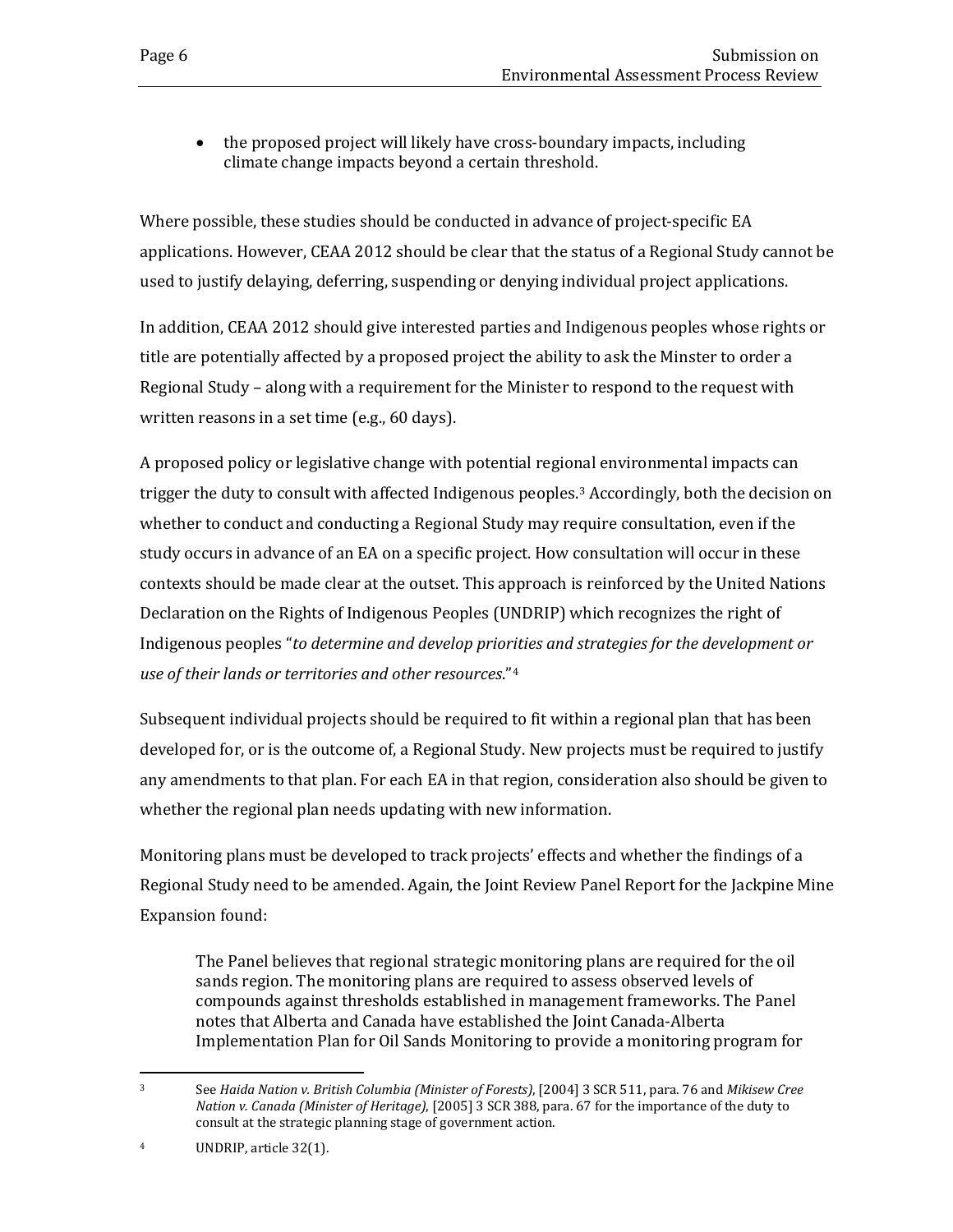the oil sands to ensure environmentally responsible development of the oil sands resource. The Panel notes that funding has not yet been finalized for this plan. The Panel strongly urges that this be provided as soon as possible so that this plan can be implemented in a timely manner.

This plan's monitoring data will provide information on air and water quality, aquatic ecosystem health, wildlife toxicology, and much more. Interested parties raised concerns regarding the above issues during the review process. The Panel recognizes the commitment from Alberta and Canada to implement this plan and provide for a transparent process. The Panel encourages governments to work with all stakeholders and Aboriginal groups to ensure this plan is effective. The Panel believes that information obtained during the m[o](#page-10-1)nitoring must be made available to the general public in an understandable fashion.5

Given the planning importance of Regional Studies, the Expert Panel should also consider how Regional Studies should be funded, and who should be responsible for conducting them. In our view, it is unfair and potentially counterproductive for the first project proponent in a region to bear the full burden of conducting a comprehensive Regional Study. Government funding will be necessary to ensure a robust Regional Study and the participation of Indigenous peoples in particular. It may be possible to create a mechanism where the government can recover some of its expenditures from future proponents in the same region.

As for who should conduct Regional Studies, the goal should be to ensure an independent, well qualified and diverse panel or authority that has the public trust and confidence. In regions where Indigenous peoples live, the panels should have Indigenous representatives. If an independent body with this responsibility is established, and also tasked with responsibility to identify areas that should be the subject of Regional Studies, it should have diverse, qualified and experienced representation. It should also be sufficiently funded to ensure that sciencebased studies, as well as Indigenous studies, can be conducted well in advance of a proponent seeking approval for a particular project in the area.

### <span id="page-10-0"></span>**V. PUBLIC PARTICIPATION**

As suggested by the Expert Panel, public participation is a key part of an effective, credible and robust EA process. Our comments on public participation focus on three critical aspects – the importance of a tailored approach, who may participate in the EA process, and adequate funding.

<span id="page-10-1"></span>5

<sup>5</sup> See Jackpine Mine Expansion Project Joint Review Panel Report *Ibid*, para 1838 & 1839.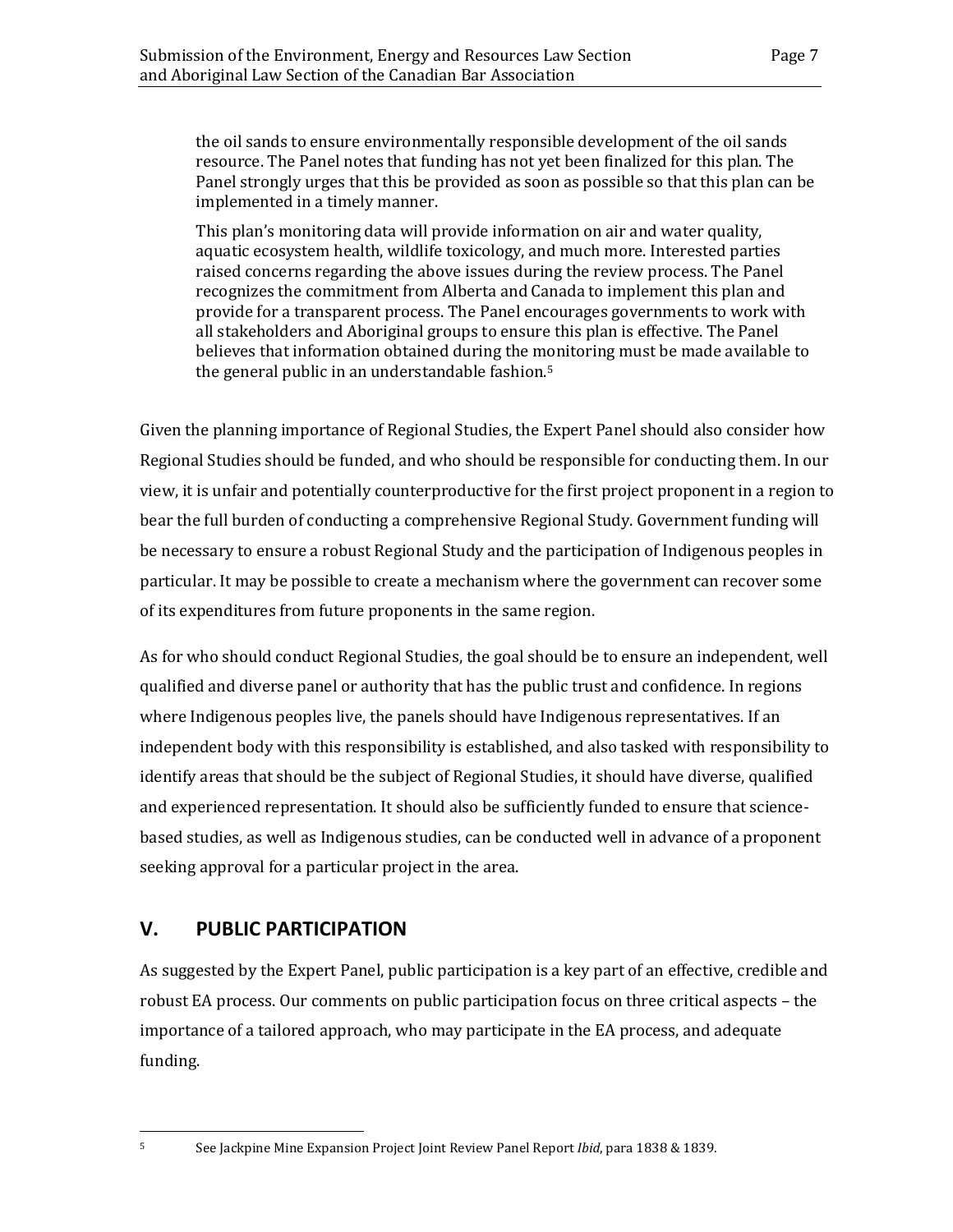# **A. A tailored approach**

<span id="page-11-0"></span>The CBA Sections believe that the current opportunities for public participation in federal EA processes are generally inadequate, and are failing the public, proponents and decision makers. Many members of the public are intimidated by the hearing process, and may not always be suited for the types of information that members of the public want to convey (i.e., information about local matters, local use or values). This information would be better obtained through facilitators with expertise in getting to the core of a public participant's view and summarizing their findings to assist other EA participants – including proponents and decision makers – to understand the local circumstances and values that may be affected (positively or negatively) by the project.

# **B. Who may participate**

<span id="page-11-1"></span>Our view is that the "interested party" test (as applied by the Review Panel in the New Prosperity EA) is appropriate for determining who may participate in an EA process, subject to the following two modifications:

- 1. If a member of the public can convey information about local matters, local use or values, that person should participate in the public participation process.
- 2. If a person can provide relevant expertise or information that will be provided by other persons as part of a hearing (as opposed to the mechanism tailored for public participation), that person should be required to participate as an "interested party". This is to make the process efficient, ensure that the resources are being used to assess the key parts of issues, and that decisions are timely.

# **C. Adequate funding**

<span id="page-11-2"></span>Adequate funding of interested parties, including Indigenous groups, is a key precondition for robust EAs that result in decisions "based on science, facts and evidence, and serve the public's interest." Without sufficient funding, interested parties cannot effectively and meaningfully participate in an EA. Given the importance of this funding, the EA substitution process (i.e., substitution of a provincial or territorial EA process for a federal EA process or vice versa) must not result in diminishing or inadequate funding for interested parties.<sup>[6](#page-11-3)</sup>

<span id="page-11-3"></span><sup>6</sup> 

<sup>6</sup> For example, subsection 58(2) of the CEAA says that funding is not required where the Minister has authorized substitution and yet equivalent funding is not explicitly a condition for substitution under subsection 34(1).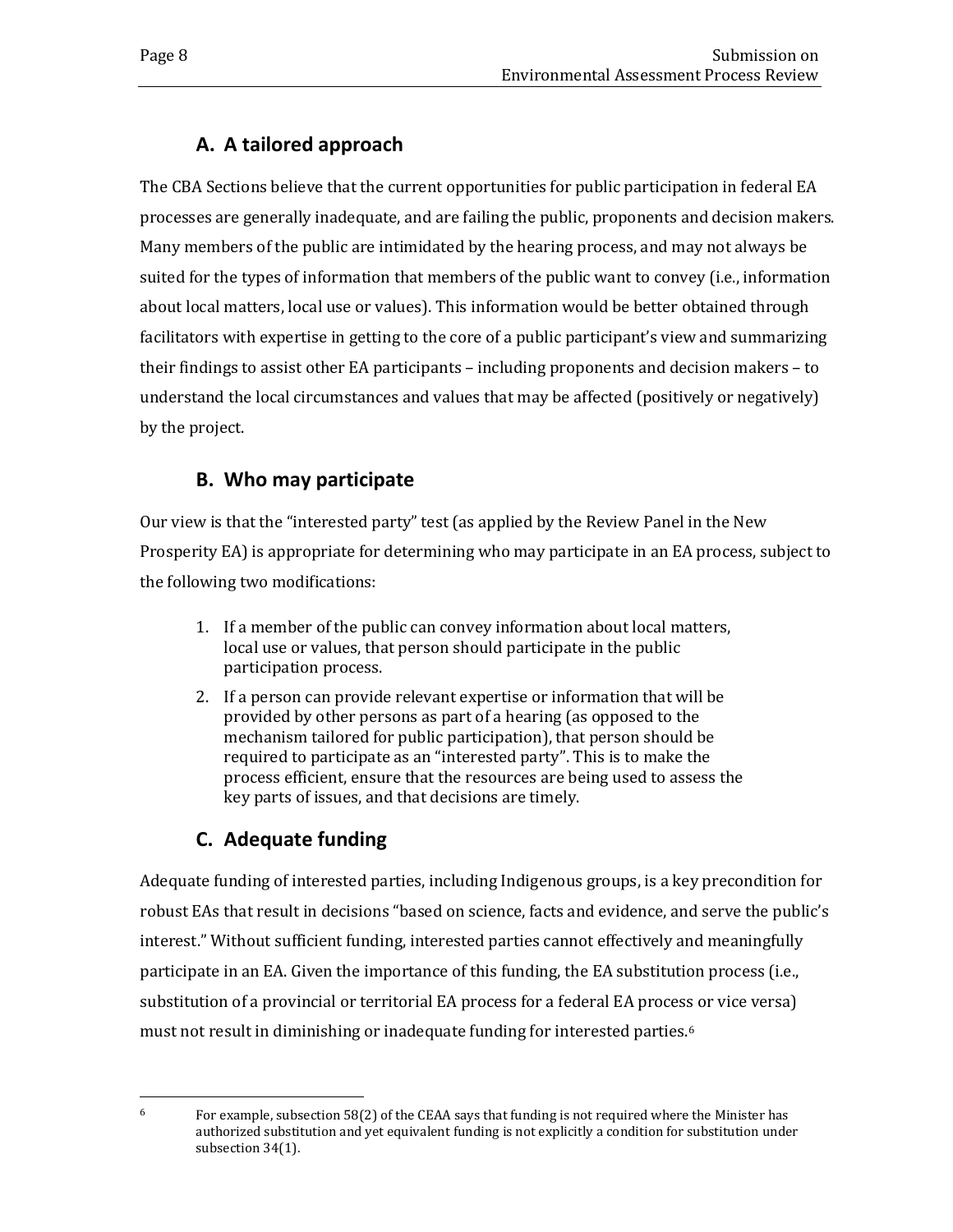streamlining the number of parties and appropriately funding them.

Each of these three aspects of public participation is critical to an effective, credible and robust EA process. The described tailored approach would encourage public involvement, while providing a clear, meaningful product for proponents (to refine their projects) and to decisionmakers (to understand the scope and intensity of local circumstances and values). The EA "hearing aspect" must allow for effective participation by interested parties without creating an overly encumbered hearing process that is rendered ineffective by its slow process. This means

### <span id="page-12-1"></span><span id="page-12-0"></span>**VI. ROLE OF INDIGENOUS COMMUNITIES**

### **A. Meaningful consultation and participation in EA**

In discussing the relationship between EA and the Crown's duty to consult and accommodate Indigenous people, it is helpful to return to first principles. The Crown's duty to consult and accommodate arises when the Crown contemplates action (including at a legislative or policy level<sup>7</sup>) that could have a potential impact on a claimed or established Aboriginal or treaty right, including Aboriginal title.<sup>[8](#page-12-3)</sup> Although the Crown can delegate certain aspects of the duty to consult to a non-Crown entity, the delegation must be explicit, and the final duty remains with the Crown.<sup>[9](#page-12-4)</sup> The level of consultation and accommodation falls along a spectrum that depends on the level of potential impact and the strength of the affected right.[10](#page-12-5)

Although participation by Indigenous peoples in the federal EA process can contribute to the fulfillment of the duty to consult, it cannot replace Crown consultation with Indigenous peoples. A federal authority (be it CEA Agency, NEB or CNSC) charged with conducting EAs is not the proper entity to replace the Crown in fulfilling its duty to consult because it is not empowered to make the final decision on a project or to implement the types of accommodation that might be necessary for Indigenous peoples to minimize the impact of a project on their rights. However, a federal authority may be charged with certain "procedural aspects" of consultation.

<span id="page-12-2"></span> $\overline{7}$ <sup>7</sup> See *Mikisew Cree First Nation v. Canada*, 2014 FC 1244.

<span id="page-12-3"></span><sup>8</sup> See *Haida* and *Mikisew*, *supra* note 2; *Rio Tinto Alcan Inc. v. Carrier Sekani Tribal Council* [2010] 2 SCR 650.

<span id="page-12-4"></span><sup>9</sup> See *Haida, ibid; Rio Tinto*, *ibid. Neskonlith Indian Band v. Salmon Arm (City),* 2012 BCSC 499, confirmed on appeal : 2012 BCCA 379.

<span id="page-12-5"></span><sup>10</sup> See *Haida, ibid*; *Taku River First Nation v. BC* (Project Assessment Director)[2004] 3 SCR 550.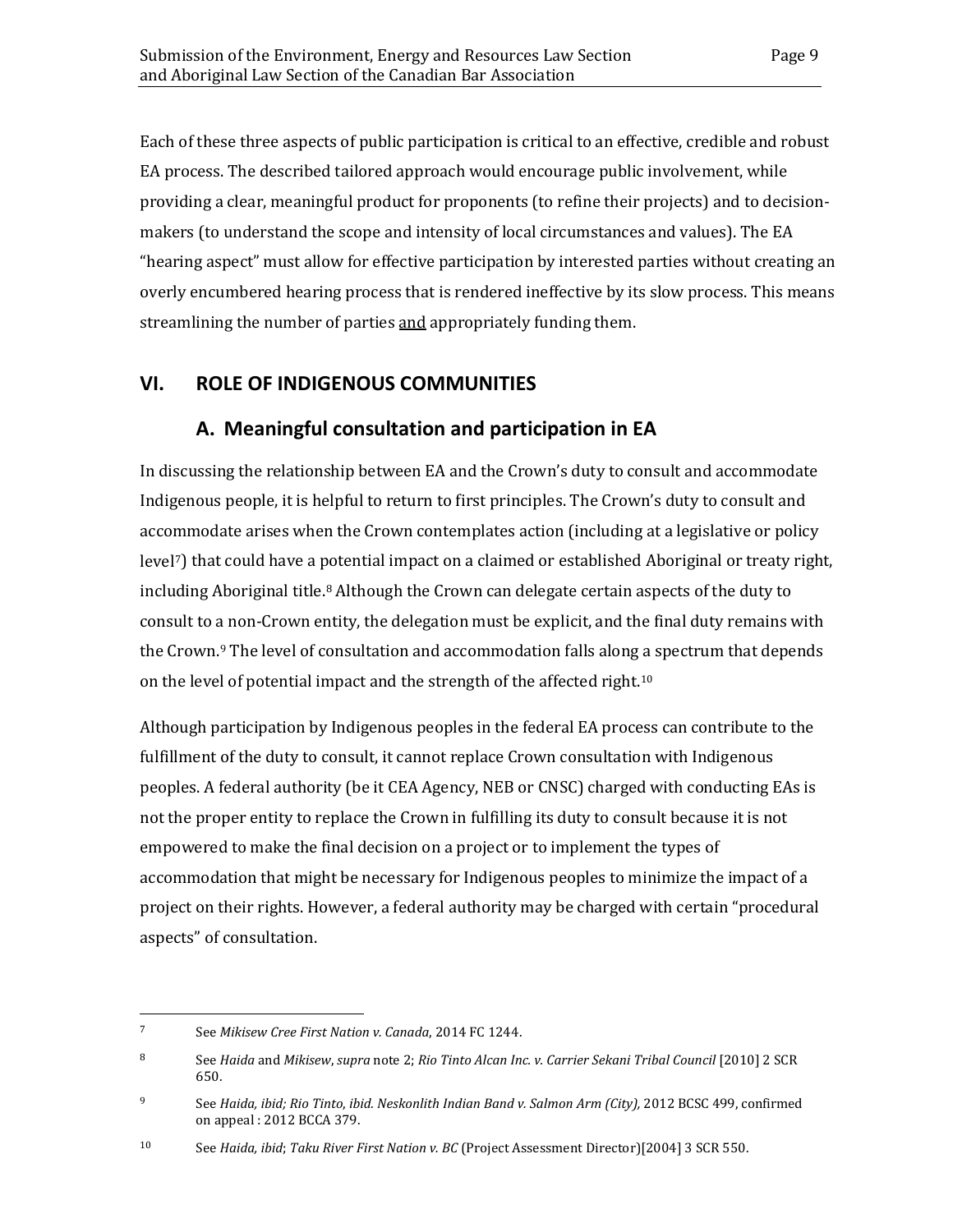Nonetheless, the federal government relies on information provided by Indigenous communities, the proponent and other participants in the EA process to assist with the assessment of the potential impact of a project on lands, resources and activities subject to Aboriginal and treaty rights, including Aboriginal title. If this practice is to continue, the EA process must ensure that it is accessible and adapted to Indigenous communities.

To the extent that the EA process is to be used as a component of Indigenous-Crown consultation, changes to CEAA 2012 should give full and meaningful expression to the duty to consult with Indigenous peoples under section 35 of the *Constitution Act, 1982* and to the principle of free, prior and informed consent articulated in the UNDRIP, neither of which was taken into account when the original CEAA was drafted.

The CBA Sections suggest several changes to this end.

These changes must start with the statement of mandate and purpose of CEAA 2012, which would be improved by explicitly recognizing the requirements of section 35 of the *Constitution Act, 1982* and the process of fair dealing and reconciliation between Aboriginal Peoples and the Crown. For example, the legislative mandate requiring the Cabinet to exercise its powers in the approval of major resource projects in a manner that protects the environment and human health and applies the precautionary principle should also meet the requirements of section 35 of the *Constitution Act, 1982*. Another example: the legislative purpose dealing with the rights and interests of Aboriginal peoples should be more than to promote communication and cooperation with Aboriginal peoples with respect to EAs (CEAA s. 4(b)). Instead, the purpose should ensure that CEAA 2012 will be carried out in a manner consistent with the process of fair dealing and reconciliation between Aboriginal Peoples and the Crown.

It is often unclear how consultation under section 35 of the *Constitution Act, 1982* and the EA process under CEAA 2012 work together in a particular project. While the duty to consult may be assessed and fulfilled, in part, through the EA process, it is not clear to what extent the EA is part of the formal consultation process, and what other consultation steps are envisioned during and following the EA process.

To address this, the CBA Sections recommend that CEAA 2012 be amended to:

• Require the federal government to outline the entire proposed consultation process in advance, explaining where and how the EA process fits into that consultation process; and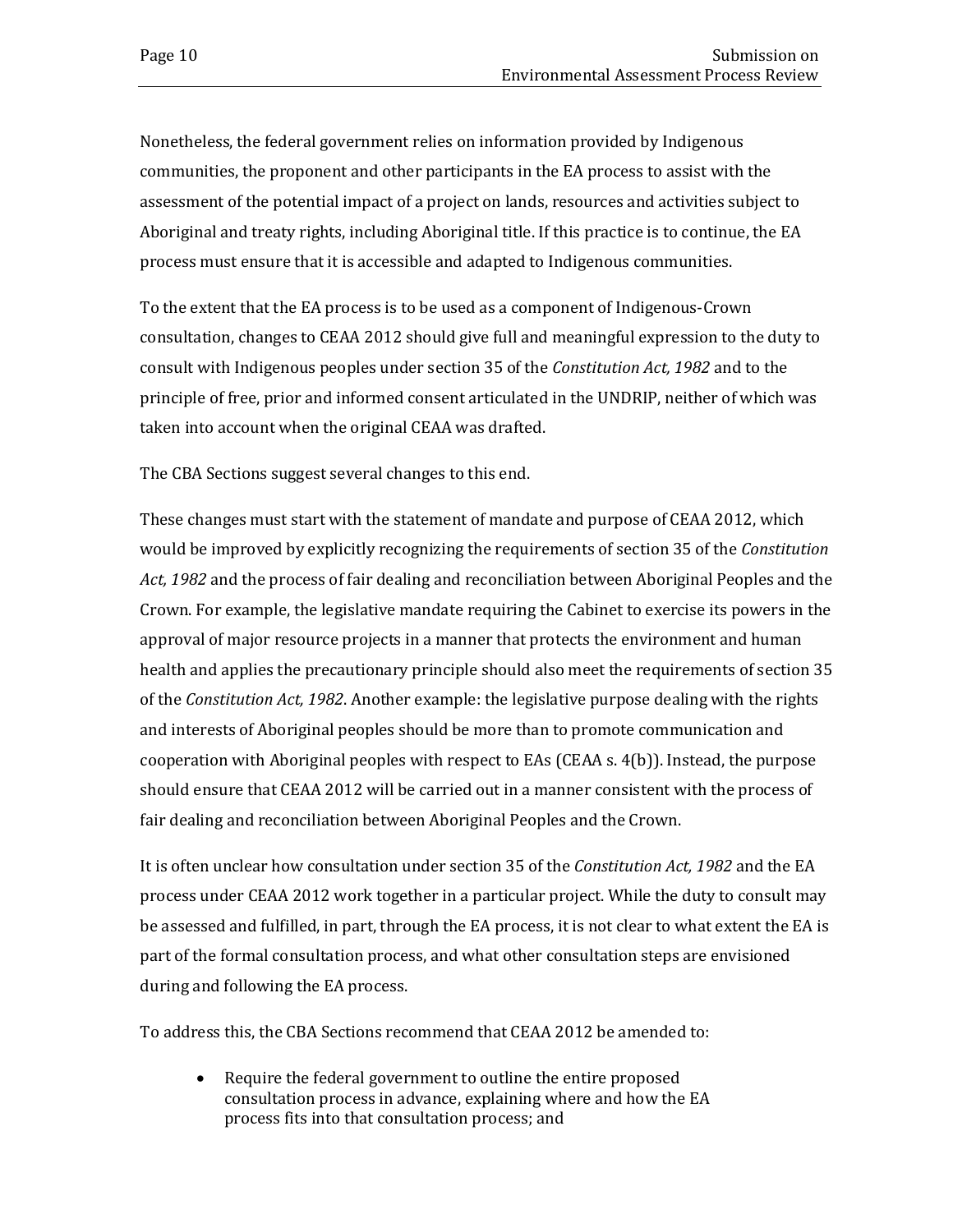• Require the federal government to outline its role in the consultation process where substitution or equivalency takes place with a province.

The Courts have said that the duty to consult must be discharged prior to carrying out an action that could adversely affect a right.[11](#page-14-0) The Supreme Court of Canada noted in *Haida Nation v. British Columbia*, that:

the duty to consult and accommodate is part of a process of fair dealing and reconciliation that begins with the assertion of sovereignty and continues beyond formal claims to resolution. Reconciliation is not a final legal remedy in the usual sense. Rather it is a process flowing from rights guaranteed by s. 35(1) of the *Constitution Act, 1982*[.12](#page-14-1)

The CBA Sections recommend that CEAA 2012 be amended or more effectively implemented to achieve the following:

- Indigenous participation provided for in CEAA 2012 should not be perfunctory but in keeping with the Honour of the Crown and the principles of reconciliation.
- If it is a component of consultation, Indigenous participation in EA should not be rushed, and affected Indigenous groups must have the ability to request reasonable extensions of timelines with respect to their information sharing and participation.
- To determine potential impacts to Aboriginal rights, consultation should be a dialogue established with the Crown at the start of the EA process (i.e. at the scoping and screening stage) to determine potential impacts.
- The duty to consult must be discharged before the Cabinet's decision approving a project.
- Cabinet's decision or the Order in Council approving a project must expressly address the issue of whether Canada has fulfilled its duty to consult.
- In cases where a strong prima facie claim exists and the potential for significant infringement of those rights exists, deep consultation requires Cabinet's decision or the Order in Council be accompanied by a written explanation demonstrating how the Aboriginal group's concerns were considered and incorporated into the resulting decision.

In both the consultation process and the EA process, many Indigenous people lack the human and financial resources to participate meaningfully. Consultation and EA processes are

<span id="page-14-0"></span> $11$ See *Tsilhqot'in Nation v BC* [2014] 2 SCR 257 at para. 78.

<span id="page-14-1"></span><sup>12</sup> See *Haida, ibid.*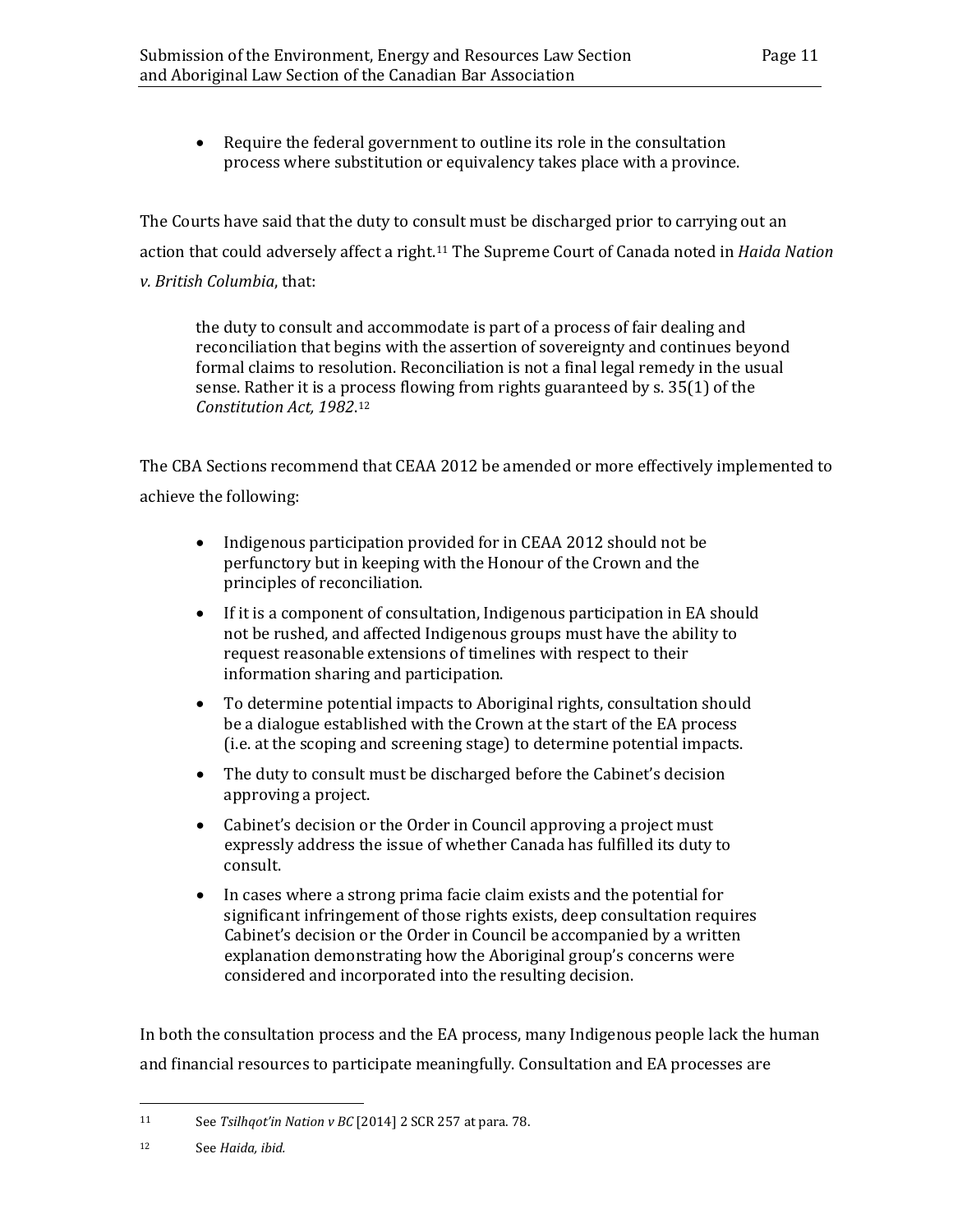technical and require legal and subject matter expertise, often not found in Indigenous communities. Little regular program funding is available to communities for consultation or EA participation. Funding tends to be available on an *ad hoc* basis, which fails to build ongoing capacity for timely, effective responses to these processes. The few resources are often used to address procedural issues or to identify the most obvious potential adverse impacts of which the proponent or government are already aware. When funding is provided, it may not take into account the needs of an Indigenous community for internal community discussion and decision-making. For example, technical material must be simplified and community meetings may be needed to reach consensus.

The CBA Sections recommend that the federal government ensure a more robust EA process by:

- Providing adequate, ongoing program funding to build capacity in Indigenous communities, and administrative support and infrastructure needed to allow for early and timely responses to requests for consultation and participation in the EA process;
- Creating a presumption that Indigenous groups who wish to participate in an EA of a designated project or a Regional Plan will require funding for legal representation and technical experts as well as to facilitate communication and decision making within the community;
- Providing independent taxing officers, some of whom would be Indigenous Canadians, to review funding decisions in the event of a dispute over the adequacy of funding;
- Amending CEAA 2012 to require proponents and the government to disclose to Indigenous communities as early as possible potential adverse impacts that they have already identified, to avoid duplicate impact assessments by Indigenous communities; and
- Ensuring adequate participant funding in substitution or equivalency decisions.

Lack of funding is not the only barrier to effective participation by Indigenous peoples in the EA process. Language and cultural barriers also play a role.

To remove these barriers the CBA Sections recommend changes to CEAA 2012 to:

• Consider Indigenous representation on review panels dealing with Regional Plans or projects where the duty to consult under s. 35 is triggered;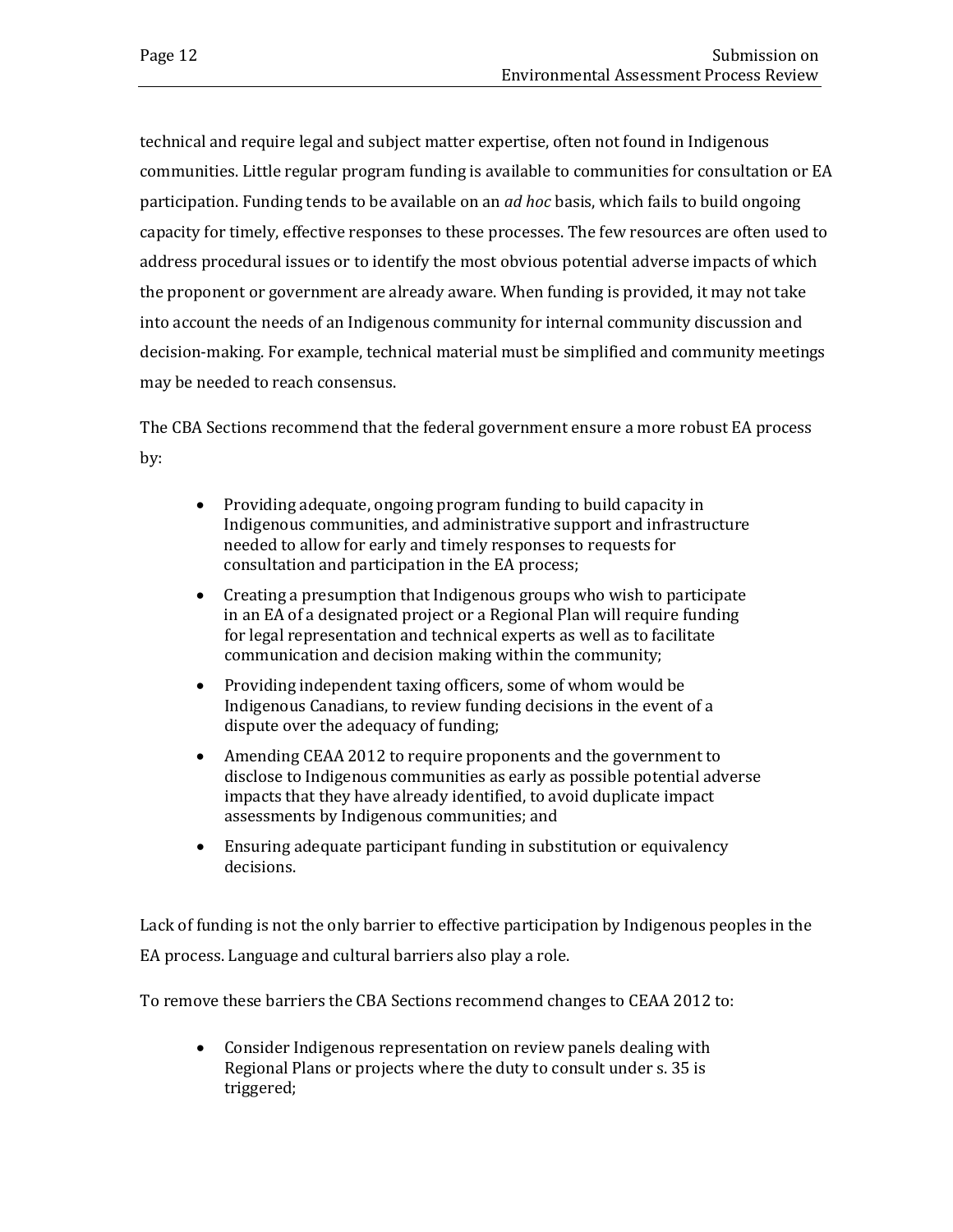- Ensure adequate cultural competency training and Indian Residential School legacy training for all government personnel involved in the EA process;
- Simplify the language in CEAA 2012, rules of procedure, website and related documentation;
- Require technical documents be written or summarized at appropriate plain language levels;
- Require that documents be translated into Indigenous languages where necessary;
- Require simultaneous translation in applicable Indigenous language at public meetings and hearings where necessary; and
- Establish timelines in the EA process that consider Indigenous communities' capacity and internal community decision making processes.

### <span id="page-16-0"></span>**B. Role and preparation of Indigenous community knowledge, including Aboriginal traditional knowledge**

Indigenous community knowledge, including Aboriginal traditional knowledge (ATK), should continue to play an important role in assessing the significance of the environmental effects under CEAA 2012. Section 19(3) outlines the possibility of reliance on "community knowledge and Aboriginal traditional knowledge" as a factor to be considered in the assessment of the environmental effects of a designated project. ATK would be better valued if it were among the factors that *must* be considered under s. 19(1), and not potentially scoped out of the process by the Minister or responsible authority under s. 19(2). Similarly, consideration of Indigenous community knowledge, including ATK should be a requirement for Ministerial approval of provincial or other jurisdictional substitution under s. 34(1).

Indigenous communities might be more willing to provide information in the EA or authorization process if they knew the information would be protected from disclosure under the *Access to Information Act* (ATIA). However, First Nation band councils are not included in the definition of "aboriginal governments" in section 13(3) of ATIA and are therefore not afforded the same protection from disclosure of information provided in confidence to the federal government as other governments. There is no principled basis for this exclusion, particularly where the federal government is seeking to establish a nation-to-nation relationship with First Nations.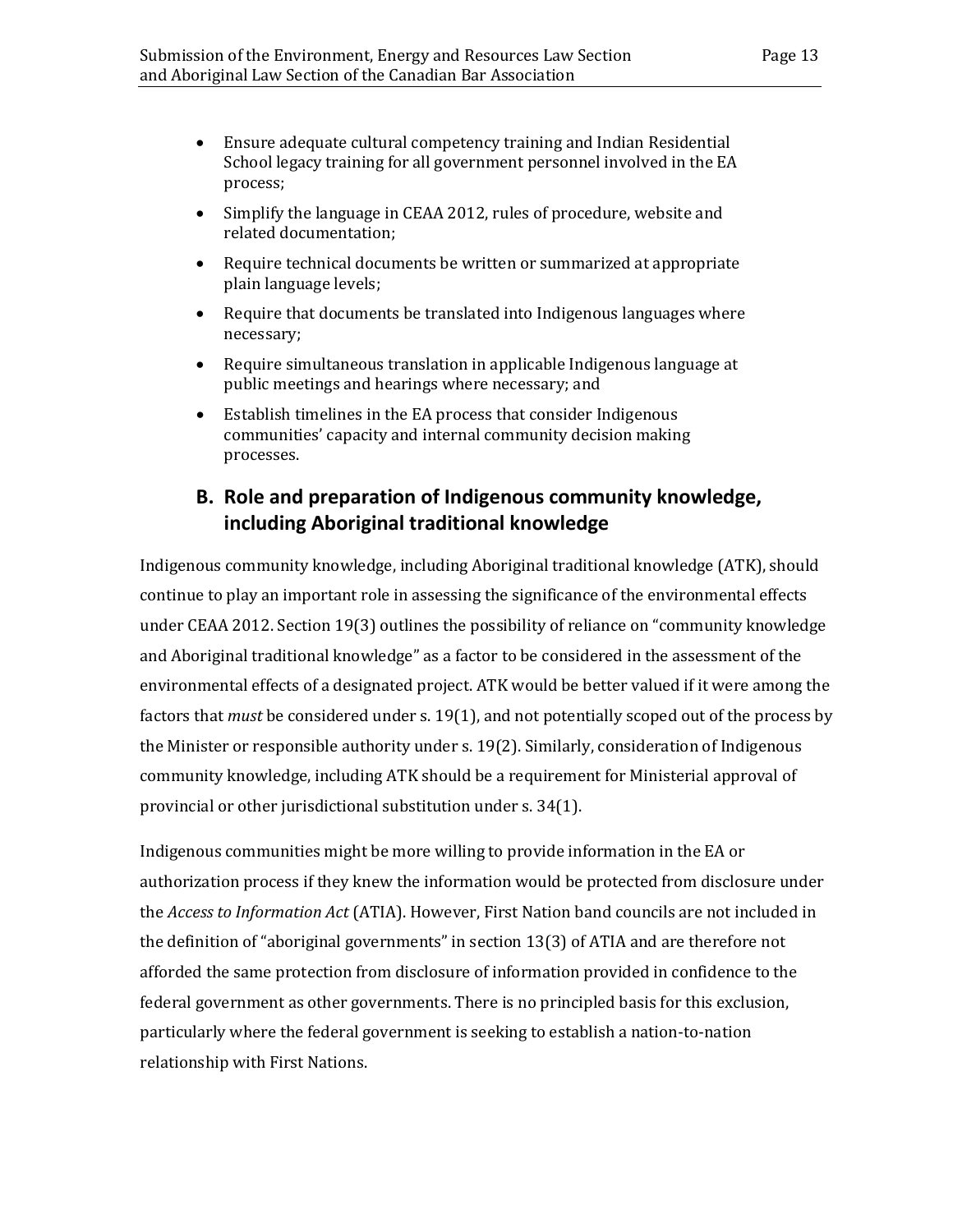Given the role of ATK in the EA process, the CBA Sections recommend that proponents must have the ability to review and respond to ATK, if they provide written undertakings to keep the information confidential.

## **C. UNDRIP and decision-making**

<span id="page-17-0"></span>UNDRIP provides "minimum standards for the survival, dignity and well-being of indigenous peoples of the world" (Article 43). In interpreting UNDRIP article 19 , the United Nations Special Rapporteur on the Rights of Indigenous Peoples, James Anaya, has noted that free, prior and informed consent (FPIC) is an objective for consultation processes in which the State engages in good faith with Indigenous peoples over legislative and administrative measures that affect them.[13](#page-17-1) Working with this objective in mind should make consultation processes "*in the nature of negotiations towards mutually acceptable arrangements, prior to the decisions on proposed measures, rather than consultations that are more in the nature of mechanisms for providing indigenous peoples with information about decisions already made or in the making…*"[.14](#page-17-2)

Mr. Anaya also notes that the extent to which FPIC should affect a good faith consultation process depends on the impact that the State measure will have on the lands and lives of the Indigenous peoples.[15](#page-17-3)

If FPIC is to be available in a Crown-Indigenous consultation process in Canada and federal EA is going to be a piece in that process, the three qualities of such consent need to be considered in the consultation process:

- Is the process "free"? (i.e. can Indigenous peoples participate in it and does it take into account the historical imbalance of power between Indigenous peoples and the State?)
- Is the process "prior" enough to the measure that is being assessed that Indigenous peoples' participation can actually influence the outcome?
- Does the process adequately "inform" the Indigenous peoples participating in it of the measure at issue and the impact on them?
- To what extent have Indigenous peoples given their "consent" to the project proceeding?

<span id="page-17-1"></span><sup>13</sup> See Report of the Special Rapporteur on the situation of human rights and fundamental freedoms of indigenous people, HRC, 12th Sess., UN Doc. A/HRC/12/34 (2009) at para. 38-39.

<span id="page-17-2"></span><sup>14</sup> *Ibid*. at para. 46.

<span id="page-17-3"></span><sup>15</sup> *Ibid*. at para. 47.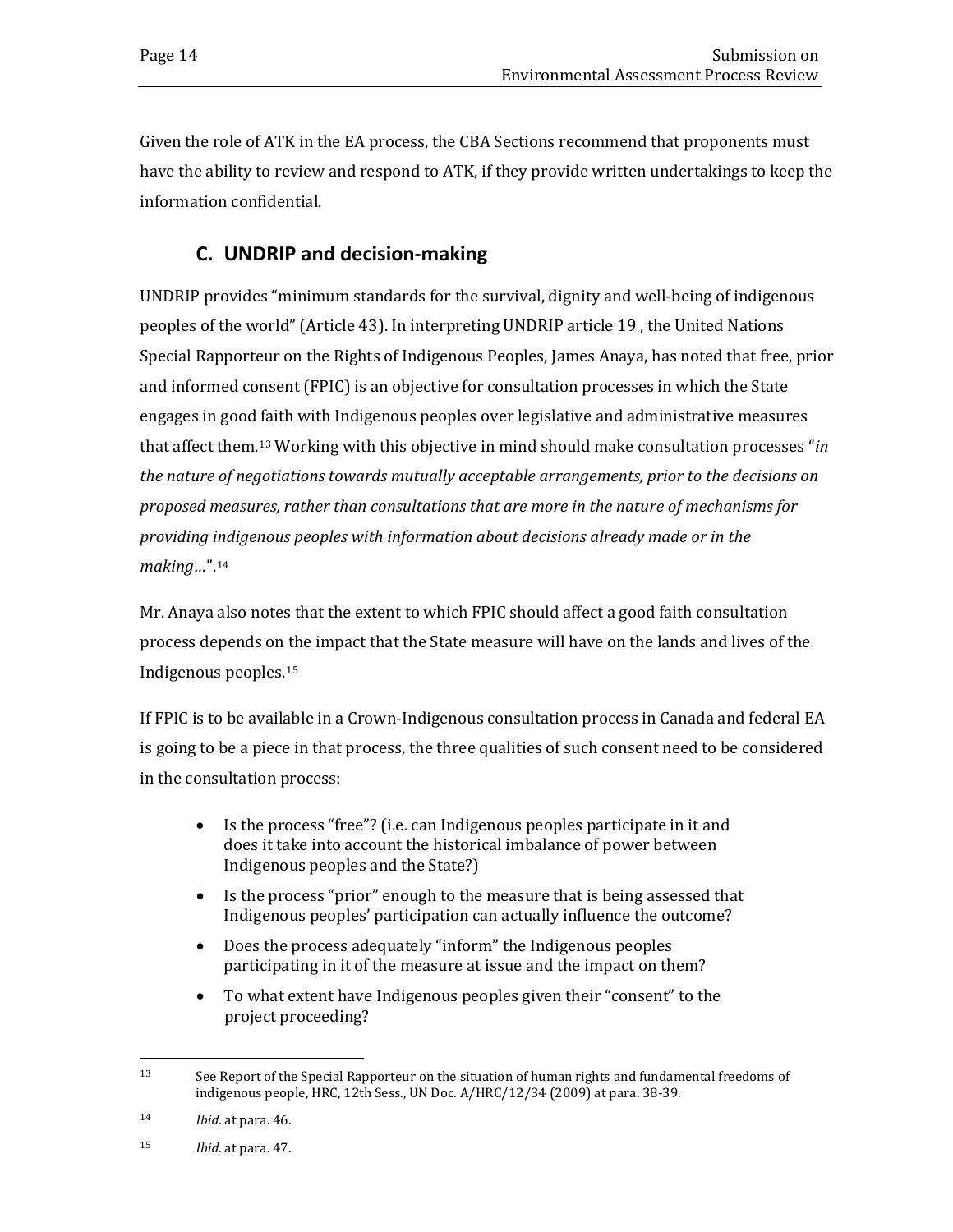Where the decision maker under CEAA 2012 determines that significant adverse effects are likely, the Governor in Council should give special consideration to whether the Indigenous peoples participating in the process consider those effects to be justified in the circumstances.

UNDRIP article 32(1) recognizes the right of Indigenous peoples "to determine and develop priorities and strategies for development or use of their lands or territories and other resources." Indigenous peoples, therefore, need to be better involved at the screening of designated projects as well as in regional and strategic EAs.

Finally, FPIC cannot be a principle reserved exclusively for Indigenous peoples who have obtained declarations of Aboriginal title by the courts or concluded comprehensive claims with the federal government. That threshold for FPIC will render the principle inaccessible to the vast majority of Indigenous peoples in Canada.

In addition to participation in EAs under CEAA 2012, Indigenous peoples across the country are increasingly conducting EAs of their own, whether as part of a modern treaty, land code or other initiative. The Expert Panel should consider how these other assessment bodies uphold principles in UNDRIP, including article 18 which recognizes that (emphasis added):

Indigenous peoples have the right to participate in decision-making in matters which would affect their rights, through representatives chosen by themselves *in accordance with their own procedures, as well as to maintain and develop their own indigenous decision-making institutions*.

Additionally, EA processes where Indigenous peoples are decision-makers are another way of fulfilling the principle in UNDRIP article 32(1) where Indigenous peoples have the right to determine and develop priorities and strategies for the development or use of their lands or territories and other resources.

The Truth and Reconciliation Report (TRC) called on all levels of government and sectors of Canadian society to adopt UNDRIP as a framework for reconciliation.[16](#page-18-0) Acknowledging the existence of EA processes wholly or partly controlled by Indigenous people and strengthening their capacity is inherent in the process of reconciliation advocated by the TRC.

<span id="page-18-0"></span> $16\,$ 

<sup>16</sup> Truth and Reconciliation *Calls to Action*, paragraph 43 (June 2015); Final Report of the Truth and Reconciliation Commission of Canada, vol. 6, pp.16, 25-39.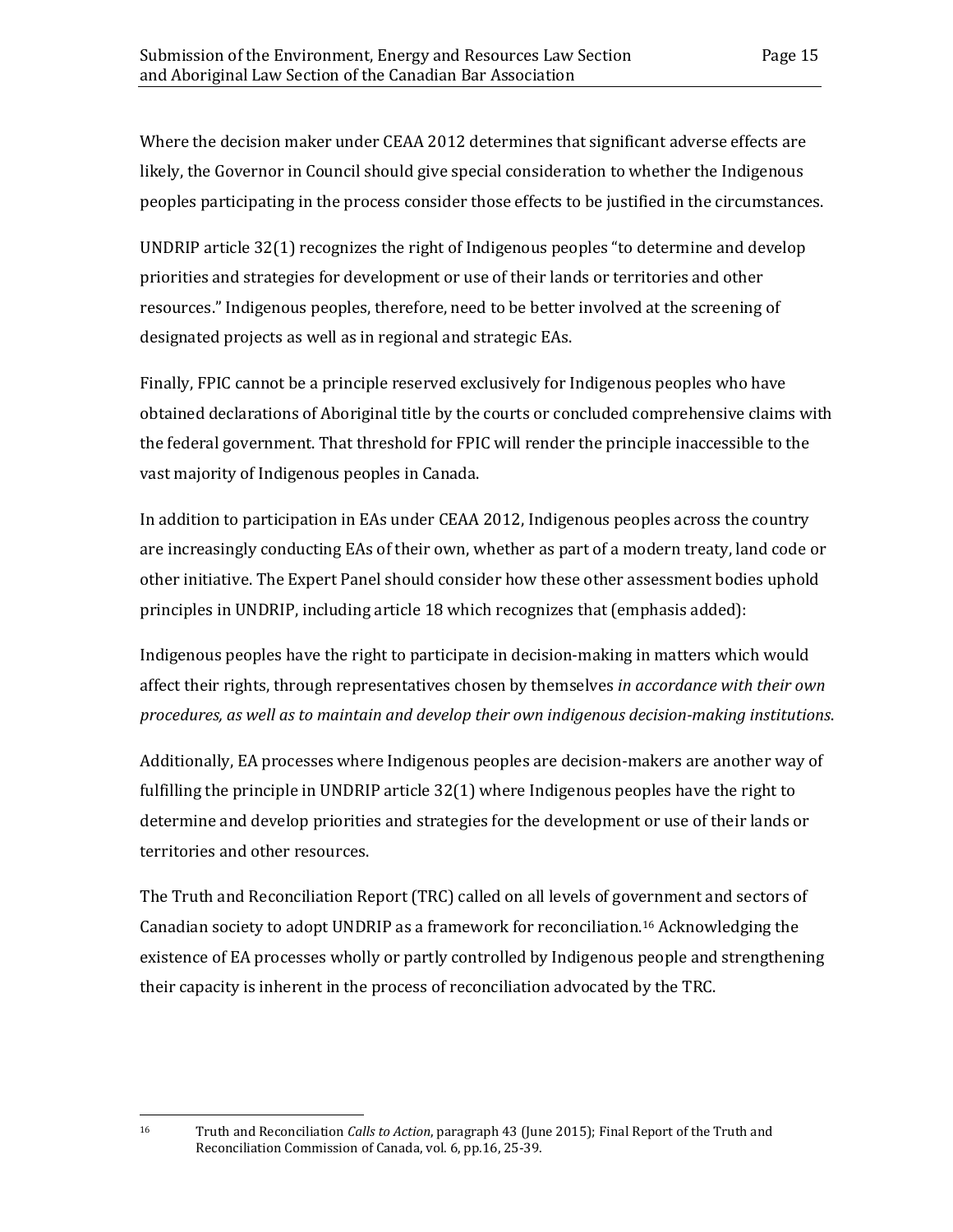#### <span id="page-19-0"></span>**VII. CONCLUSION**

The CBA Sections underscore the importance of CEAA 2012, and of an adequately funded federal EA process that incorporates scientific evidence, protects the environment, respects the rights of Indigenous peoples and supports socio-economic growth. We appreciate the opportunity to recommend ways to strengthen and improve this process, and trust that our comments will assist the Expert Panel. We would be pleased to discuss them in more detail, and provide any clarifications that the Expert Panel requests.

#### <span id="page-19-1"></span>**VIII. SUMMARY OF RECOMMENDATIONS**

#### **Purposes and Role of Federal Environmental Assessment**

- 1. The CBA Sections recommend that several purposes in section 4 of CEAA 2012 need to be strengthened and amended.
- 2. The CBA Sections recommend that CAE Agency provide additional guidance on the types of projects to which CEAA 2012 is intended to apply, so that non-listed projects can be added on a case-by-case basis, and listed projects can be screened out, as appropriate.
- 3. The CBA Sections recommend that CEA Agency make a preliminary determination of whether a project should proceed based on an appropriate initial level of information, and then require more detailed information at a later stage of the permitting process to determine further design and mitigation requirements. In some instances, where there is a potential impact on Indigenous peoples, greater details may be required up front.
- 4. The CBA Sections recommend that subsequent permitting processes should focus on how a project should proceed, and not whether it should proceed.
- 5. The CBA Sections recommend an open and transparent monitoring and follow-up process for approved projects.

#### **Scope of Federal Environmental Assessment Process**

- 6. The CBA Sections recommend that the scope of federal EAs be clarified and expanded.
- 7. The CBA Sections recommend that Federal EAs should focus on projects with the potential for significant adverse effects in areas of federal jurisdiction to ensure that they are in the public interest. They should not only take biophysical or environmental factors into account, but also economic, social, cultural, and health related factors.
- 8. The CBA Sections recommend that projects should only be subject to one EA, and that greater coordination is required – both within the federal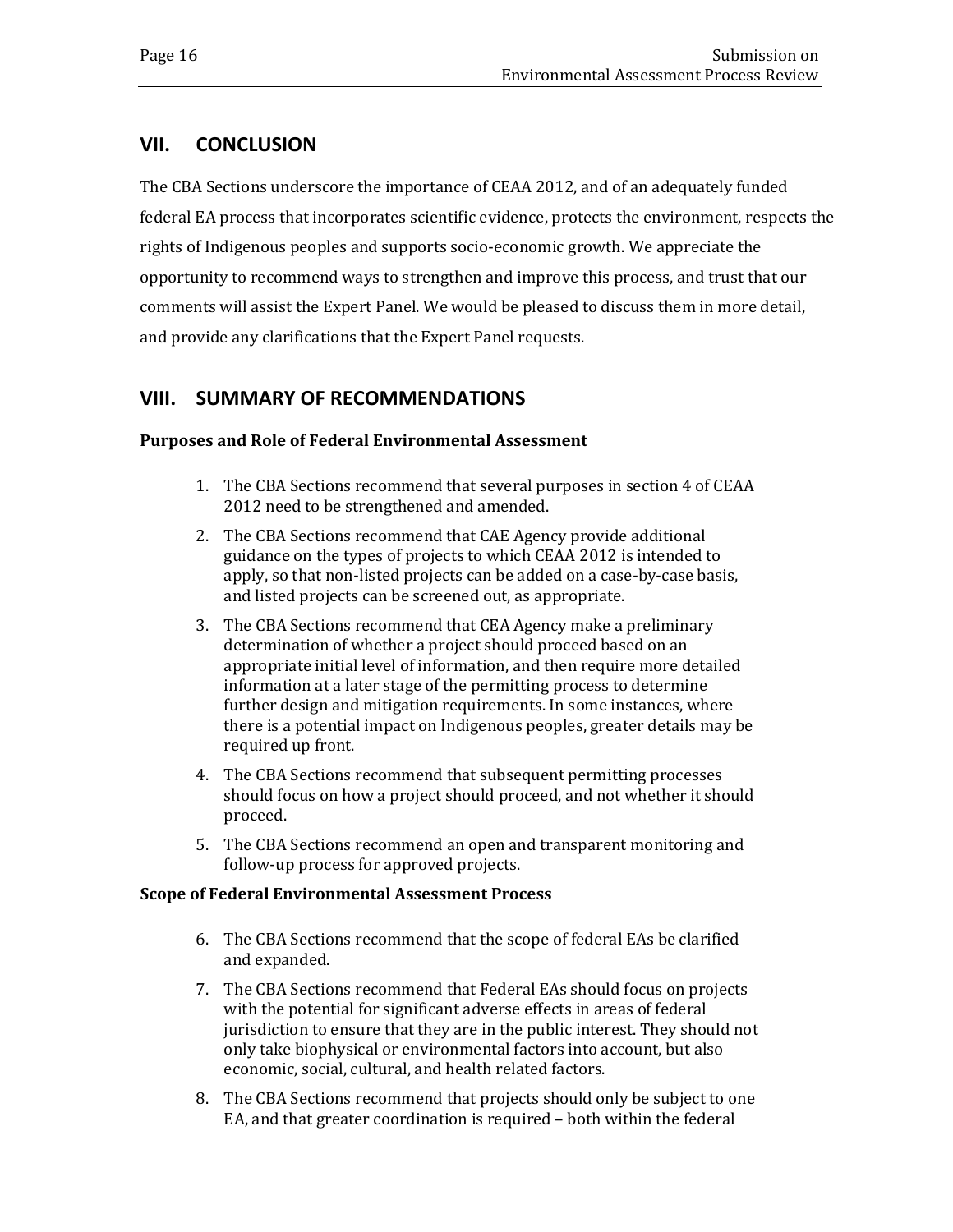government and between federal, provincial and territorial governments – to better manage and avoid duplication of EA processes.

- 9. The CBA Sections recommend that parameters for qualifying conditions for equivalency should be identified.
- 10. The CBA Sections recommend that the current approach to substitution under CEAA 2012 be clarified.
- 11. The CBA Sections recommend that CEA Agency develop guidelines setting out key elements leading to substitution agreements, which must include the views of Indigenous peoples on the proposed substitution, and whether equivalent measures to ensure participation of Indigenous peoples exist in the provincial or territorial context.
- 12. The CBA Sections recommend that decisions on substitution and equivalency should be made as early as possible in the EA process.
- 13. The CBA Sections recommend that where a project triggers federal involvement and there is also a provincial process for that proposal, that the provincial process be substituted for the federal process. An exception to this is where the provincial process is not designed to address federal interests, in which case the federal government should jointly review the proposal with the province.

#### **Regional Studies and Strategic EA**

- 14. The CBA Sections recommend that CEA Agency should consider how to strengthen Regional Studies, and increase or mandate their use, where appropriate.
- 15. The CBA Sections recommend that CEA Agency develop a list of legislative triggers that require a Regional Study.
- 16. The CBA Sections recommend that regional studies should be conducted in advance of project-specific EA applications. However, CEAA 2012 should be clear that the status of a Regional Study cannot be used to justify delaying, deferring, suspending or denying individual project applications.
- 17. The CBA Sections recommend that CEAA 2012 should give interested parties and Indigenous peoples whose rights or title are potentially affected by a proposed project the ability to ask the Minster to order a Regional Study, along with a requirement for the Minister to respond to the request with written reasons in a set time.
- 18. The CBA Sections recommend that it should be made clear at the outset how consultation will occur in contexts where a proposed policy or legislative change with potential regional environmental impacts triggers the duty to consult with affected Indigenous peoples.
- 19. The CBA Sections recommend that subsequent individual projects should be required to fit within a regional plan that has been developed for, or is the outcome of, a Regional Study. New projects must be required to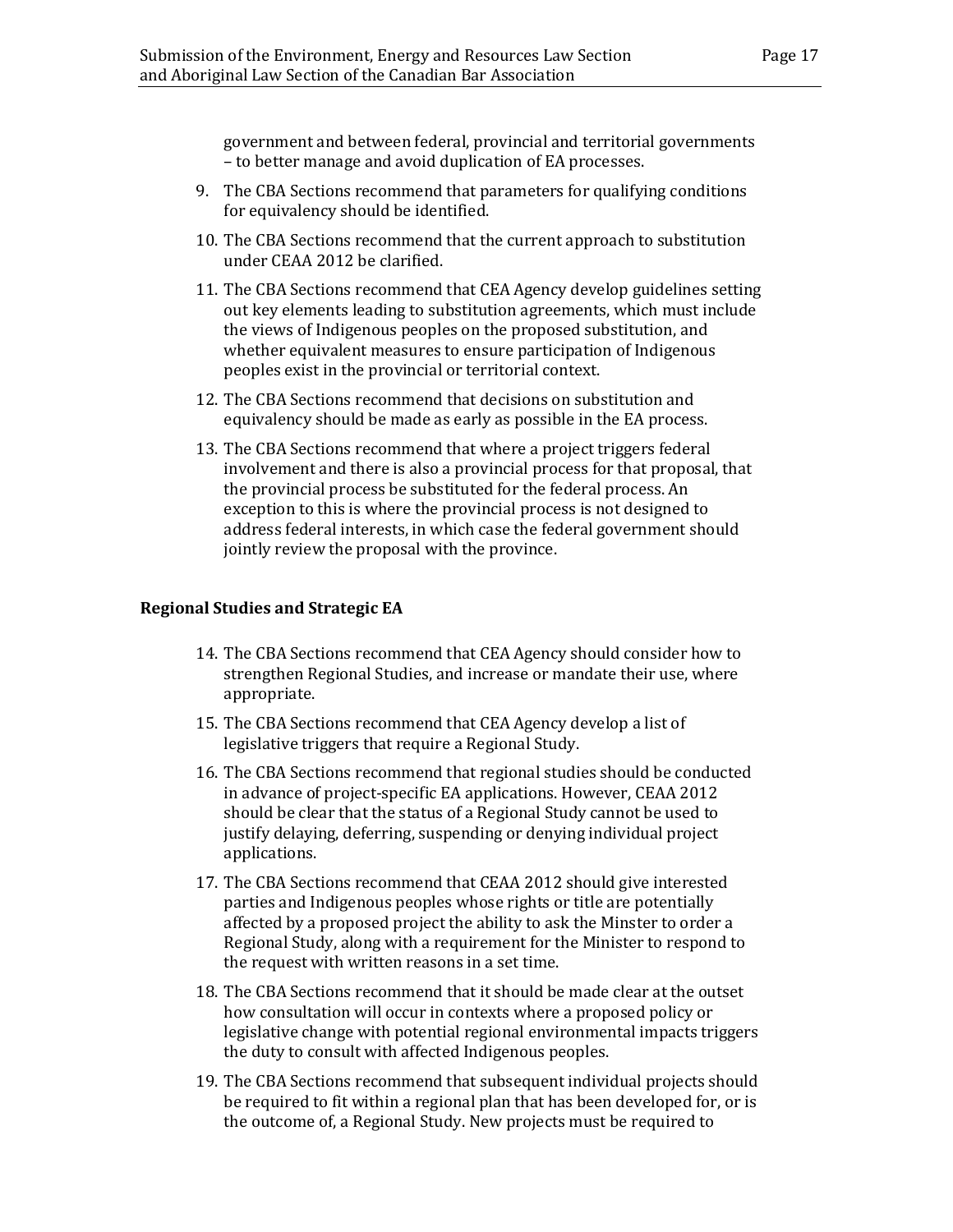justify any amendments to that plan, and consideration should also be given to whether the regional plan needs updating with new information.

- 20. The CBA Sections recommend that monitoring plans must be developed to track projects' effects and whether the findings of a Regional Study need to be amended.
- 21. The CBA Sections recommend that government funding is necessary to ensure a robust Regional Study and the participation of Indigenous peoples in particular. CEA Agency should consider how Regional Studies should be funded, and who should be responsible for conducting them.
- 22. The CBA Sections recommend that an independent, well qualified and diverse panel or authority that has the public trust and confidence and is sufficiently funded should conduct Regional Studies.

#### **Public Participation**

- 23. The CBA Sections recommend that opportunities for public participation in federal EA processes be improved to encourage public involvement, while providing clear and meaningful information for proponents and decision-makers.
- 24. The CBA Sections recommend streamlining the number of interested parties who may participate in a hearing process by using the "interested party" test, subject to modifications.
- 25. The CBA Sections recommend that adequate funding of interested parties, including Indigenous groups, is required for effective and meaningful participation in an EA process. Given the importance of this funding, the EA substitution process must not result in reduced funding for interested parties.

#### **Role of Indigenous Communities**

- 26. The CBA Sections recommend that to the extent that the EA process is to be used as a component of Indigenous-Crown consultation, changes to CEAA 2012 should give full and meaningful expression to the duty to consult with Indigenous peoples under section 35 of the *Constitution Act, 1982* and to the principle of free, prior and informed consent articulated in the UNDRIP.
- 27. The CBA Sections recommend that CEAA 2012 be amended to clarify how consultation under section 35 of the *Constitution Act, 1982* and the EA process under CEAA 2012 work together in a particular project.
- 28. The CBA Sections recommend changes to CEAA 2012 to remove barriers to effective and meaningful participation by Indigenous peoples, including lack of funding, language and cultural barriers.
- 29. The CBA Sections recommend that proponents have the ability to review and respond to Aboriginal traditional knowledge (ATK), if they provide written undertakings to keep the information confidential.